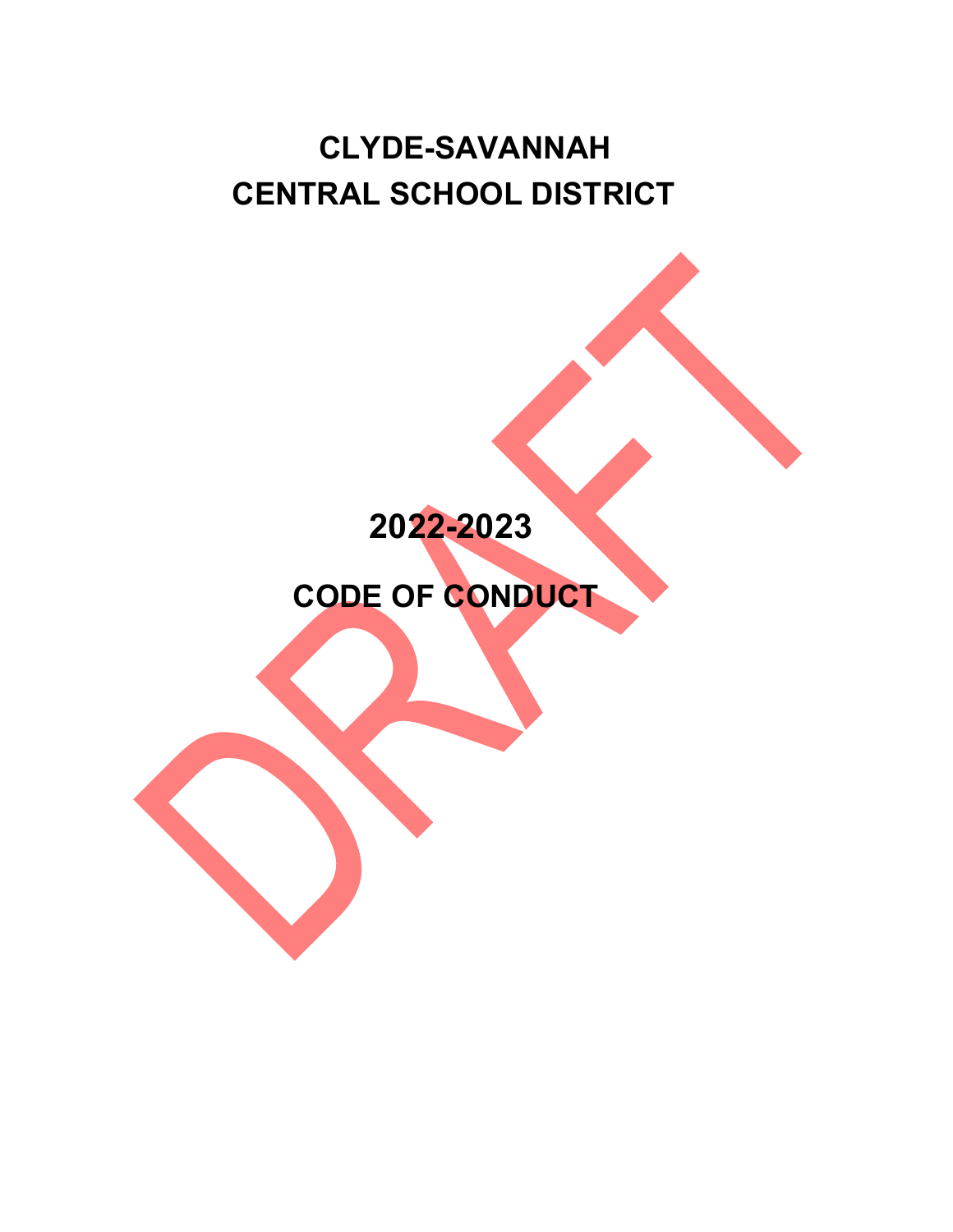# **STATEMENT OF PHILOSOPHY**

The Clyde-Savannah school community believes in the unlimited potential of our students. We celebrate innovation, creativity, diversity of ideas, and risk taking in the pursuit of excellence. Within this community, we will uphold an atmosphere where learning can thrive in a safe, respectful, and caring environment. Behavior contrary to this philosophy will be handled effectively and equitably.

## **I. Introduction**

The Clyde-Savannah Board of Education ("Board") is committed to providing a safe and orderly school environment where students may receive, and district personnel may deliver, quality educational services without disruption or interference. Responsible behavior by students, teachers, other district personnel, parents and other visitors is essential to achieving this goal.

The district has a long-standing set of expectations for conduct on school property and at school functions. These expectations are based on the principles of civility, mutual respect, citizenship, character, tolerance, honesty and integrity.

The Dignity for All Students Act and The Clyde-Savannah Central School District prohibit discrimination, harassment, and bullying of students based on actual or perceived race, color, weight, national origin, ethnic group, religion, religious practice, disability, sexual orientation, gender, sex, height or socio-economic status that creates a hostile school environment by conduct, with or without physical contact and/or by verbal threats, intimidation or abuse of such a severe nature that:

(1) Has or would have the effect of unreasonably and substantially interfering with a student's educational performance, opportunities or benefits, or mental, emotional, and/or physical well-being; or

(2) Reasonably causes or would reasonably be expected to cause a student to fear for his or her physical safety, or could cause or would reasonably be expected to cause emotional harm and/or physical injury. Such conduct shall include, but is not limited to, threats, intimidation or abuse (verbal and non-verbal) based on a person's actual or perceived race, color, weight, national origin, ethnic group, religion, religious practices, disability, sexual orientation, gender, sex, height, or socio-economicstatus.

(3) Such conduct shall include acts of harassment and/or bullying that occur on school property, as defined in section 100.2(kk)(1)(i) of this part; and/or (ii) at a school function, as defined in section  $100.2(kk)(1)$  of this part; or (iii) off school property where such acts create or would foreseeably create a risk of substantial disruption within the school environment, where it is foreseeable that the conduct, threats, intimidation, or abuse (verbal and nonverbal) might reach school property.

Any form of harassment or discrimination of students by other students or school personnel violates this.

Code of Conduct:

 $2|$   $P$  age The Clyde-Savannah Central School Board recognizes the need to clearly define the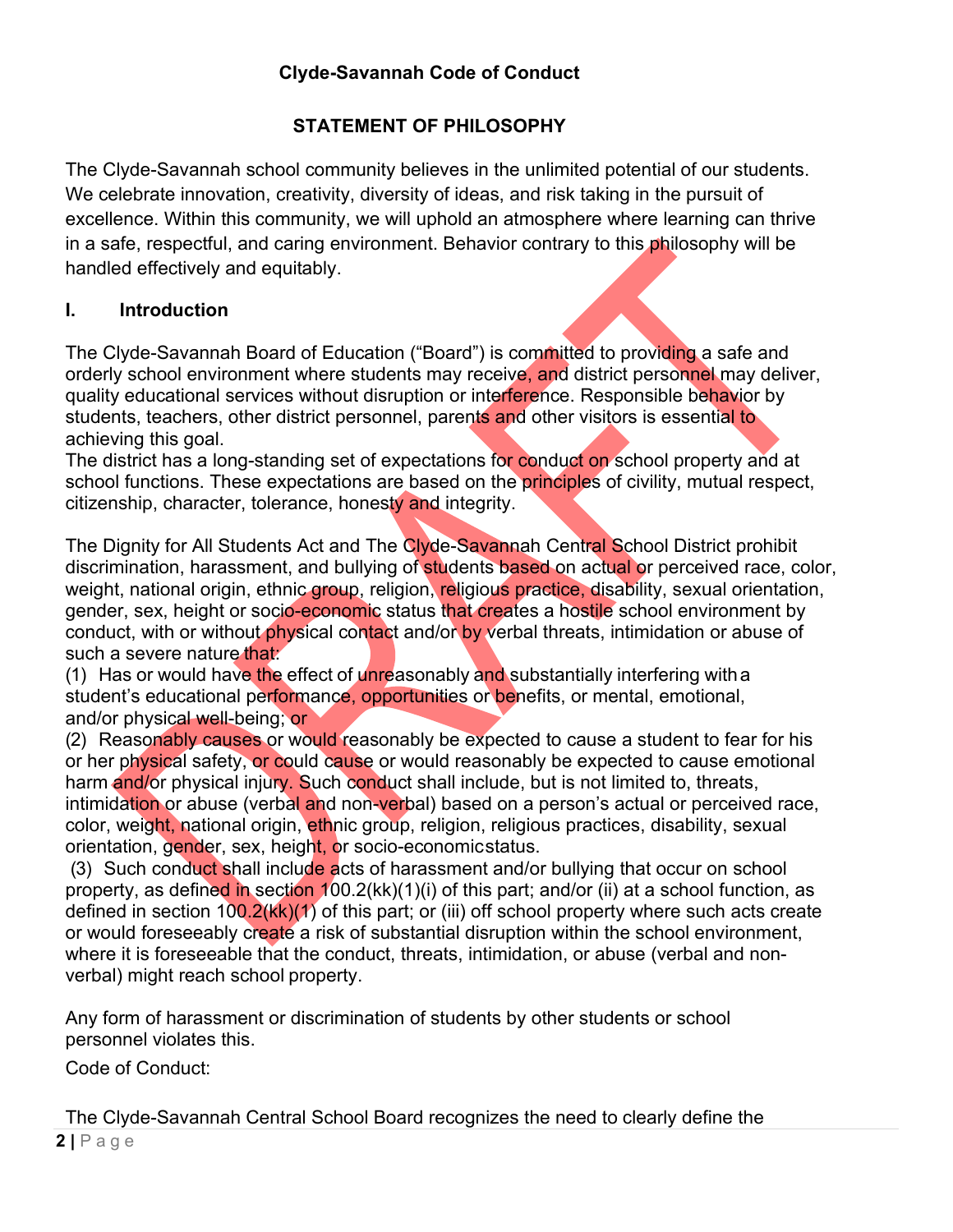expectations for acceptable conduct on school property, to identify the possible consequences of unacceptable conduct, and to ensure that discipline, when necessary, is administered promptly and fairly. To this end, the Board adopts this code of conduct ("Code"). The Principles of this school community will be clarified, supported and implemented by all buildings through this Code of Conduct. The Rules supporting these Principles should be clearly outlined in the individual building implementation plans.

Unless otherwise indicated, this code applies to all students, school personnel, parents, or persons in parental relation and other visitors when on school property or attending a school function.

## **II. Definitions**

- **Principles-**core values that demonstrate how individuals should conduct themselves and relate to each other. They encompass a set of beliefs which provide the reasons for the rules and the motivation for followingthem.
- **Rules-** based on the principles (core values), they identify acceptable and unacceptable behavior that is observable, clear, specific, andenforceable.
- **Fair-Doing what is reasonable and in the best interest of the individual and/ or group**
- **Parent-** guardian or person in parental relation to a student.
- **School property-** means in or within any building, structure, athletic playing field, playground, parking lot or land contained within the real property boundary line of a public elementary or secondary school, or in or on a school bus, as defined in Vehicle and Traffic Law §142.
- **School function-any school-sponsored extracurricular event or activity.**
- **School Bus-** every motor vehicle owned by a public or governmental agency or private school and operated for the transportation of pupils, children of pupils, teachers and other persons acting in a supervisory capacity, to or from school or school activities, or, privately owned and operated for compensation for the transportation of pupils, children of pupils, teachers and other persons acting in a supervisory capacity to or from school or school activities (Education Law § 11 [1] and Vehicle and Traffic Law 142).
- **Disability -(a)** a physical, mental, or medial impairment resulting from anatomical, physiological, genetic, or neurological conditions which prevents the exercise of a normal bodily function or is demonstrate by medically accepted clinical or laboratory diagnostic techniques or (b) a record of such animpairment or (c) a condition regarded by others as such an impairment, provided, however, that in all provisions of this article dealing with employment, the term must be limited to disabilities which, upon the provision of reasonable accommodations, do not prevent the complaint from performing in a reasonable manner the activities involved in the job or occupation sought or held (Education Law § 11[4] and Executive Law 292 [21]).
- **Employee** -any person receiving compensation from a school district or employee of a contracted service provider or worker placed within the school under a public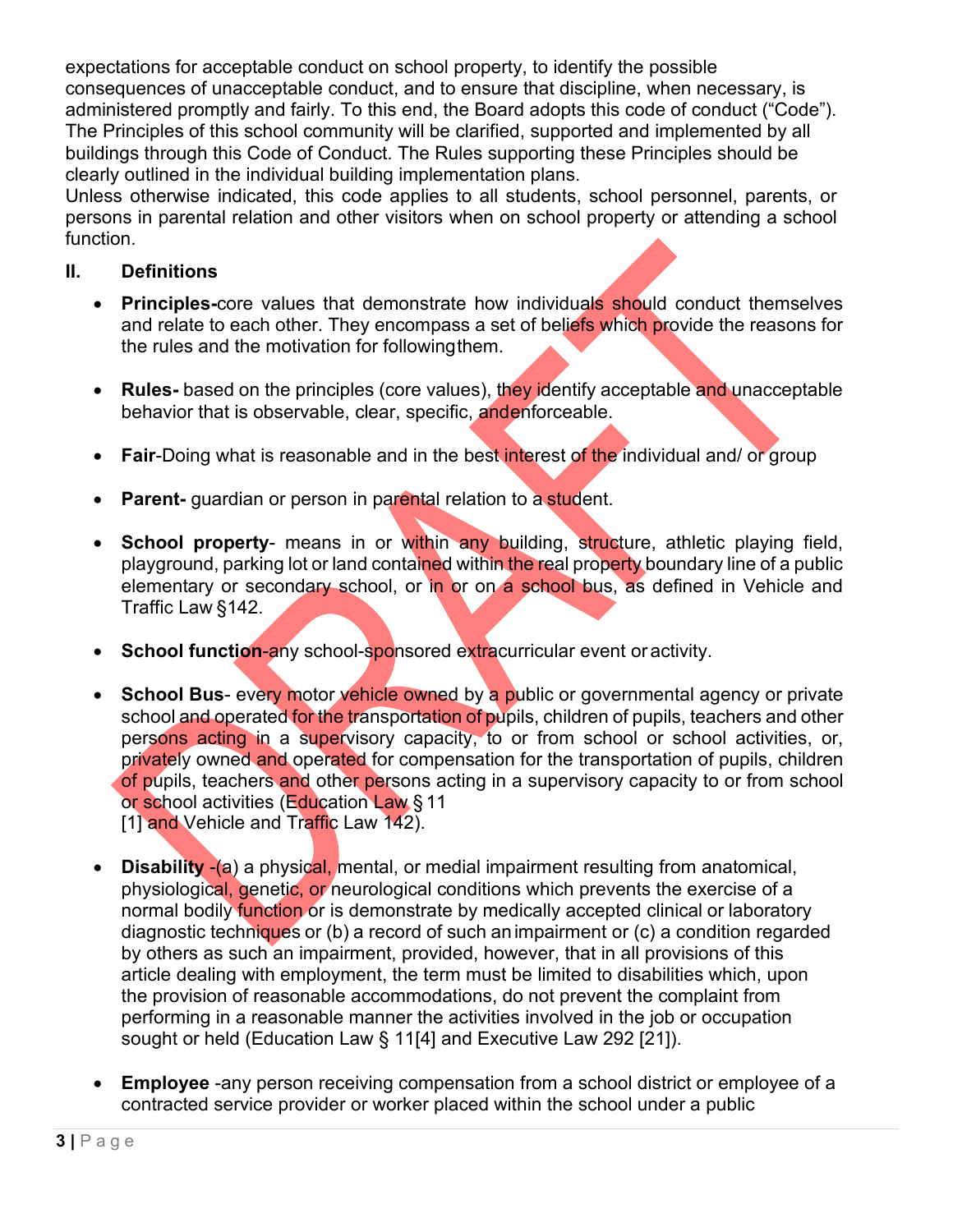assistance employment program, pursuant to title nine-B of article five of the Social Services Law, and consistent with the provisions of such a title for the provision of services to such district, its students or employees, directly or through contract, whereby such district, its students or employees, directly or through contract, whereby such services performed by such person involve direct student contact (Education Law §11[4] and 1125[3].

- **Sexual Orientation** actual or perceived heterosexuality, homosexuality, or bisexuality (Education Law 11§ [6]).
- **Gender** -actual or perceived sex and includes a person's gender identity or expression (Education Law §11[6]).
- **Disruptive student behavior** –behavior from an elementary or secondary student under the age of 21 that substantially disturbs or distracts from the educational process or interferes with the teacher's ability to manage and teach students**.**
- **Bullying-** when one person uses power in a willful manner with the aim of hurting another individual.
- **Example 2 Harassment or Bullying-the creation of a hostile environment by conduct or by** verbal threats, intimidation or abuse, including cyber bullying and defined in Education Law section 11 (8), that either: has or would have the effect of unreasonably and substantially interfering with a student's education performance, opportunities or benefits, or mental, emotional, and/or physical well-being; or reasonably causes or would reasonably be expected to cause a student to fear for his or her physical safety, or reasonably causes or would reasonably expected to cause emotional harm or reasonably causes or would reasonably by expected to cause physical injury. Such conduct shall include, but is not limited to, threats, intimidation or abuse (verbal and non-verbal) based on a

person's actual or perceived race, color, weight, national origin, ethnic group, religion, religious practices, disability, sexual orientation, gender, sex, height, or socioeconomic status (Education Law §11[7]).

- **Emotional Harm** that takes place in the context of "harassment or bullying" means harm to a student's emotional well-being through creation of a hostile school environment that is so severe or persuasive as to unreasonably and substantially interfere with a student's education.
- **Violent student behavior** -behavior occurring on or around school property, before, during or after the school day that endangers self, others orproperty
- Firearm- is defined in 18 USC §921 for the purposes of the Gun-Free Schools Act.
- x **Weapon-** refers to the definition of firearm in the Gun-Free Schools Act. **Any item that could cause physical harm to someone depending on intent and use (can include but is not limited to:** BB gun, pistol, revolver, shotgun, rifle, machine gun, disguised gun, dagger, dirk, razor, stiletto, switchblade knife, gravity knife, brass knuckles, sling shot, metal knuckle knife, box cutter, cane sword, electronic dart gun, Kung Fu star, electronic stun gun, pepper spray or other noxious spray, explosive or incendiary bomb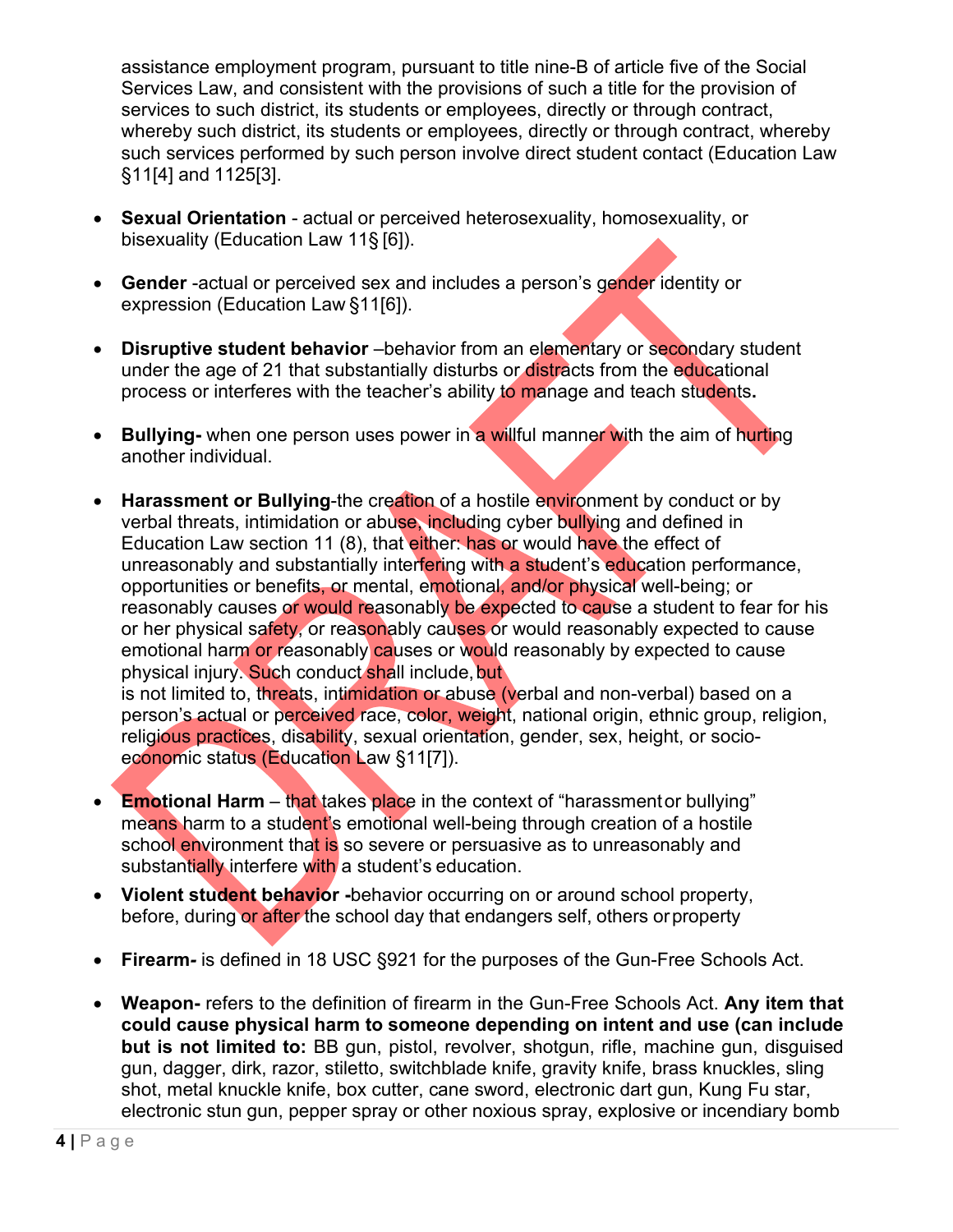or other device, instrument, material or substance)**.**

- **Consequence-** the results of a previous action that breaks the rules. Those responsible for administering a consequence take into account the behavior, the situation, the individual involved, and the best means for helping that individual
- Intervention-the modification of an event by school personnel to promote a safe physical and psychological environment for all members of the school community

## **Types of Consequences/Interventions:**

- **Logical Consequences (Restitution)** where the individual makes right what they did wrong. This is **logically related to the behavior.**
- **Conventional Consequences-those commonly used in practice** (i.e. time-out, removal from a classroom, suspension, etc.).
- **Generic Consequences-include reminders, warnings, choice** options, and/or behavior plans brought into play when there is misbehavior.
- **Instructional Consequences-teach and/or revisit the pro- social** skills necessary for an individual to behave or respond in accordance with the principles and rules of theschool.
- **Restorative Justice-** repair harm done to a relationship through mediation

## **III. Student Rights and Responsibilities**

## **A. Student Rights**

Every student has the right to attend a safe, healthy, orderly, respectful and civil school environment safeguarding the rights given all students under state and federal law. These rights include, but are not limited to:

- 1. A safe, healthy, orderly instructional environment free of distraction and **interruptions**
- 2. Participation in all district activities on an equal basis regardless of race, color, creed, national origin, religion, gender or sexual orientation or disability.
- 3. Presentation of individual accounts and details of events to school personnel in connection with the imposition of a consequence
- 4. Access to school rules and, when necessary, explanation of those rules from school personnel
- 5. Ongoing communication directly to them or through their parent from administrators, teachers, and support staff regarding course objectives, grade level expectations, requirements, and assignments; and explanation of marking/grading procedures; a copy of the school and classroom behavior expectations
- 6. A school community that is drug, alcohol, vape and tobacco free
- 7. Walking in the hallways from one location to the next without fear or impediment
- 8. Use of computers, software, and the internet/intranet accountswith authorization/approval by staff/administration
- 9. Redress from or grievances to appropriate school personnel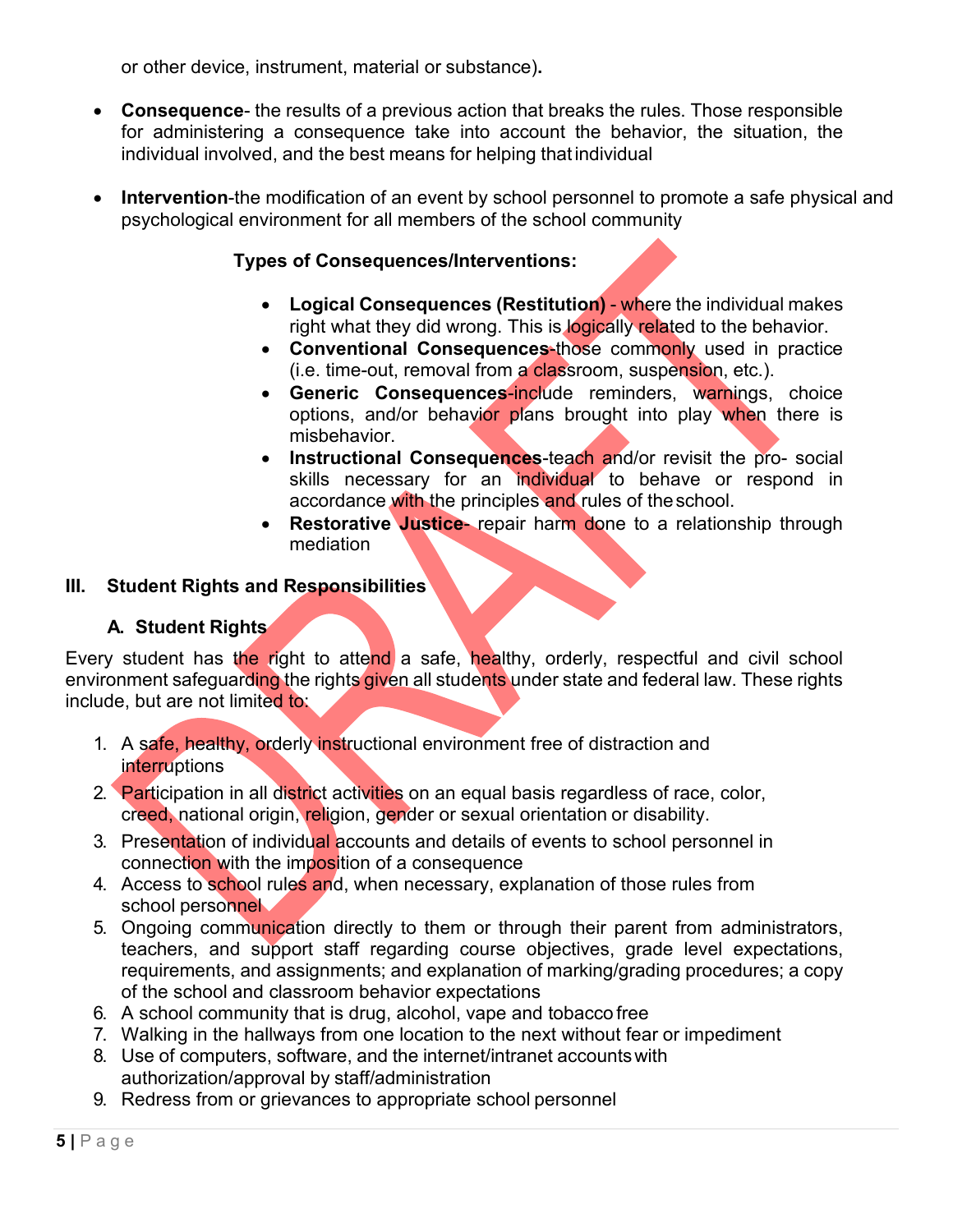# **B. Student Responsibilities**

All students have the responsibility to maintain a safe and orderly school environment that is conducive to learning, and is respectful to all people and their property. These responsibilities include, but are not limited to:

- 1. Knowing and following all district, school, and classroom policies, rules and regulations dealing with student conduct, instructional and/or safety given by teachers, administrators, and other school personnel
- 2. Responding to direction given by teachers, administrators and other school personnel in a respectful, positive manner
- 3. Attending school every day unless legally excused
- 4. Being in class, on time with books and supplies and leaving class or the school building only with staff knowledge and permission
- 5. Working to the best of their ability in all academic and extracurricular pursuits; striving for excellence, and avoiding all misconduct such as: plagiarism, cheating, copying, altering records, or assisting another student in any of these activities
- 6. Seeking help to solve problems that might lead to discipline
- 7. Asking questions when they do not understand.
- 8. Reporting to authority issues of concern
- 9. Settling disagreements with respectable words and not fists or other weapons
- 10. Working with teachers (counselors and parents) through role playing, modeling and practice to develop stronger pro-social skills (i.e., dealing with anger, recognizing the feelings of others, recognizing problem solving skills, making a good decision, etc.)
- 11. Dressing appropriately for school and school functions.
- 12. Wearing appropriate shoes during all school activities unless otherwise instructed due to the nature of an activity (i.e., use of mats, swimming, etc)
- 13. Walking from location to location
- 14. Permitting and promoting open pedestrian and vehicular traffic
- 15. Respecting acceptable use guidelines for electronic devices.
- 16. Remaining drug, alcohol, vape and tobacco free.
- 17. Accepting responsibility for their actions.

# **IV. Essential Partners**

# **A. Parents Rights**

Every parent has the right to assist their child in realizing their goal of academic and behavioral success within the school environment. These rights include, but are not limited to:

- 1. Receive a copy of Code of Conduct
- 2. Participate in all District activities
- 3. Timely communication between District and parents regarding rules, expectations, grades attendance, behavior or other student or parent issues
- 4. Advocate for their child
- 5. Treated with respect by District personnel
- 6. Grieve appropriately through the chain of command any/all student issues

# **Parents Responsibilities**

We recognize that the education of the child is a joint right and responsibility of the parents and the school community. Parental responsibilities include, but are not limited to: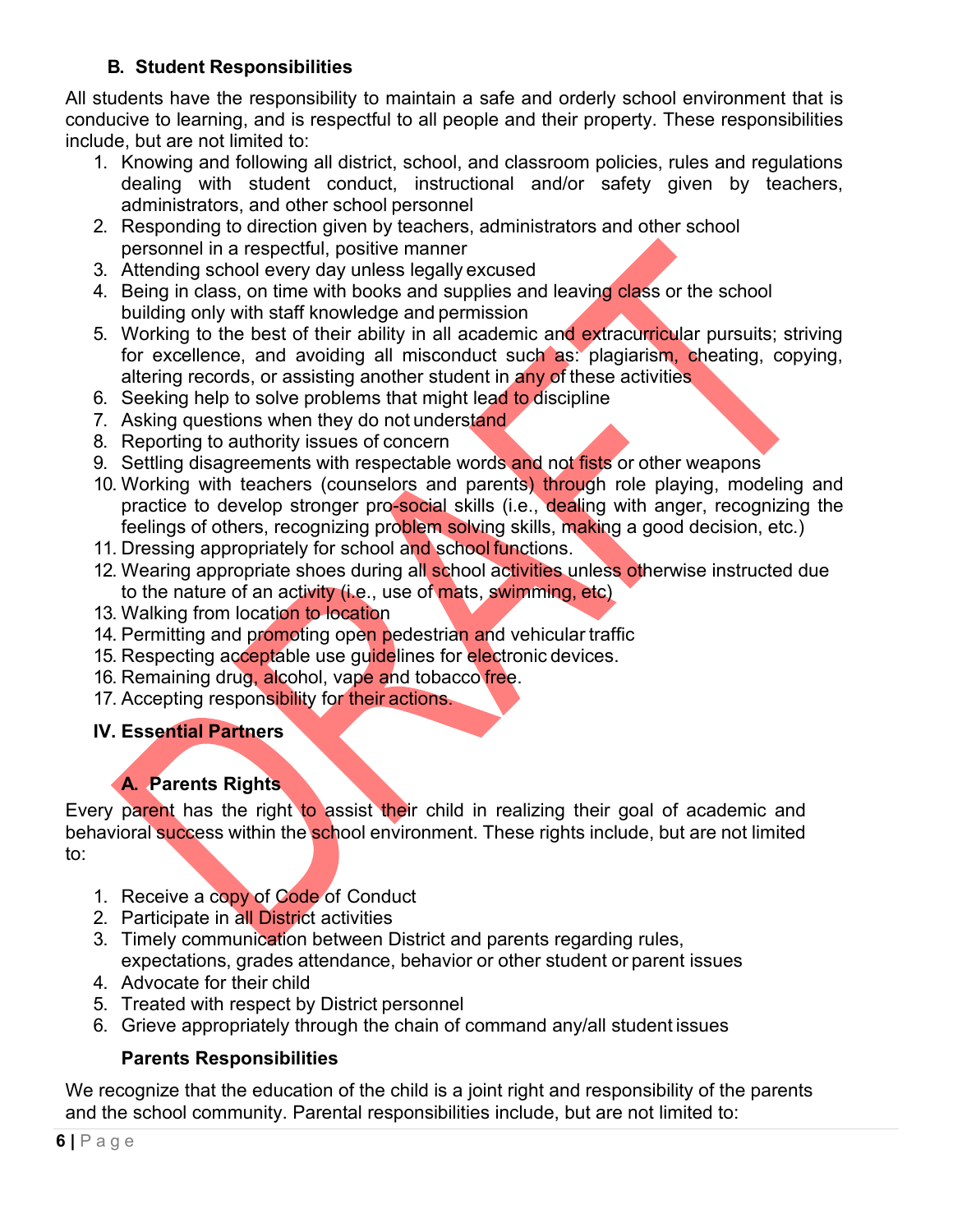- 1. Sending their child to school ready to participate and learn
- 2. Communicating with school personnel, in a timely manner [appropriate to given issue/situation] about their child's learning, social, and emotional needs and strengths
- 3. Teaching their child to be dressed and groomed in a manner consistent with the student dress code
- 4. Modeling a truthful, supportive attitude toward education and the school community
- 5. Building good relationships with teachers, other parents and their children's friends
- 6. Helping their child deal effectively with peer pressure
- 7. Providing a place for study and ensuring homework assignments are completed to the best of the child's ability

# **B. Teachers**

All Clyde-Savannah Central School District teachers are expected to maintain a climate of mutual respect and dignity, which will strengthen students' self-concept and promote confidence to learn.

# **Teachers' Rights** include, but are not limited to:

Teachers have a right to an orderly, respectful environment that is conducive to instruction in all areas of learning. These rights include, but are not limited to:

- 1. Intervening with any action that endangers the health, welfare and safety of self or others
- 2. Expecting the opportunity to teach without ongoing distracting or disruptive behaviors
- 3. Requesting a student to temporarily leave the classroom to reduce the impact of an anxiety-producing situation and/or give the student an opportunity to regain composure and self-control
- 4. Assigning homework to support the instructional lessons
- 5. Setting course objectives, grade expectations, requirements andassignments
- 6. Ongoing training to enhance academic and management skills within the school **community**
- 7. Being prepared to teach and expand professional knowledge in the areas of instruction through specialized reading and participation in available training/in- services

**Teachers' Responsibilities** include, but are not limited to:

- 1. Showing concern for student achievement and well-being.
- 2. Assisting students in coping with peer pressure and emerging personal, social and emotional problems
- 3. Initiating teacher/ student/ counselor conferences and parent/teacher/student/counselor conferences, as necessary, as a way to resolve problems
- 4. Communicating regularly with students, parents and other teachers concerning growth and achievement.
- 5. Referring to appropriate personnel/leadership any academic or behavioral concerns or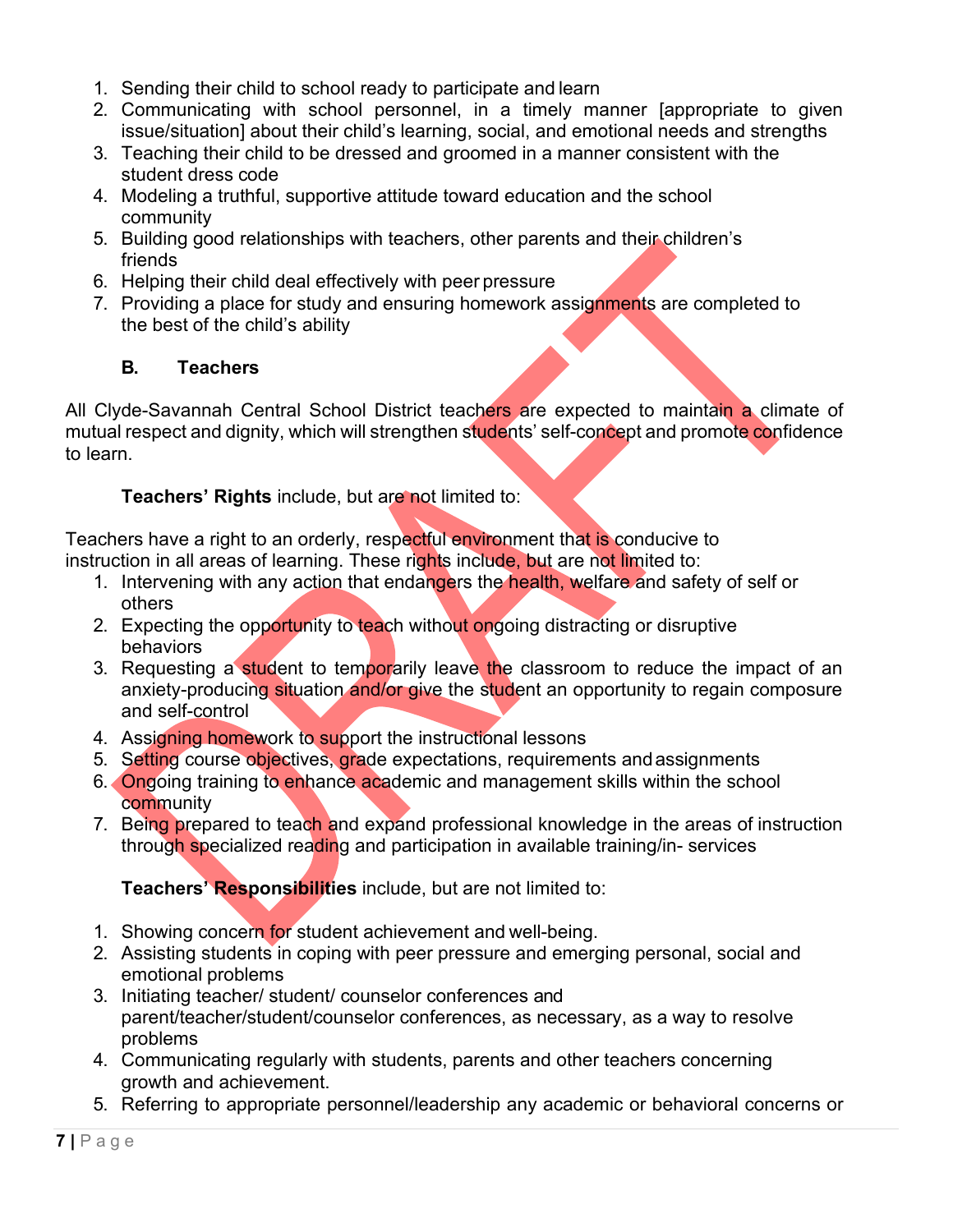questions regarding any member of or happening within the school community.

- 6. Encouraging students to benefit from the curriculum and extracurricularprograms
- 7. Implementing school policies and rules in a fair and consistent manner connecting the student's actions with the outcome.
- 8. Reporting to supervisors any behaviors or actions that threaten a respectfully safe educational learning environment within the school community.
- 9. Determining classroom behavior intervention plans.
- 10. Arriving on time for building meetings and classroom instruction.
- 11. Knowing, and demonstrating through modeling and implementing, school policies and rules.
- 12. Demonstrating interest in teaching, knowledge of current instructional methods, and concern for student achievement.

# **C. Principals**

All educational leaders have rights and responsibilities to support the mission and vision of the district, and to create an orderly, safe, effective learning environment. The members of the school community can depend on them to promote success, accommodate differences, motivate, and monitor teaching and learning. These rights include, but are not limited to:

- 1. Evaluating all instructional programs on a regular basis
- 2. Creating and developing standards that address circumstances that may not be covered by the Code of Conduct
- 3. Ensuring the code of conduct is abided by and that all cases are resolved promptly and fairly, based on varying criteria including, but not limited to:
	- $\bullet$  Student's age
	- Nature of the misbehavior and the circumstances surrounding it
	- Student's pattern of behavior
	- **Effectiveness of previously tried intervention strategies**
	- Information from parents, teachers and /or others as appropriate
	- Impact of a disability or suspected disability on patterns of behavior
	- Other variables and/or circumstances that would assist in or influence a fair decision process
- 4. Implementing research-based practices that can minimize problems of misconduct and are sensitive to student and teacher needs

# **Principals' Responsibilities include**, but are not limited to:

- 1. Ensuring that students and staff have the opportunity to communicate regularly with the principal, and/or designee, to promote an environment of open communication
- 2. Giving feedback to staff that contains knowledge of results for improvement and/or continuation of effective instructional approaches both academically and behaviorally
- 3. Holding teachers and staff accountable in the enforcement of all school rules and regulations

# **D. Superintendent**

All educational leaders have rights and responsibilities to support the mission and vision of the district to create an orderly, safe, effective learning environment. The members of the school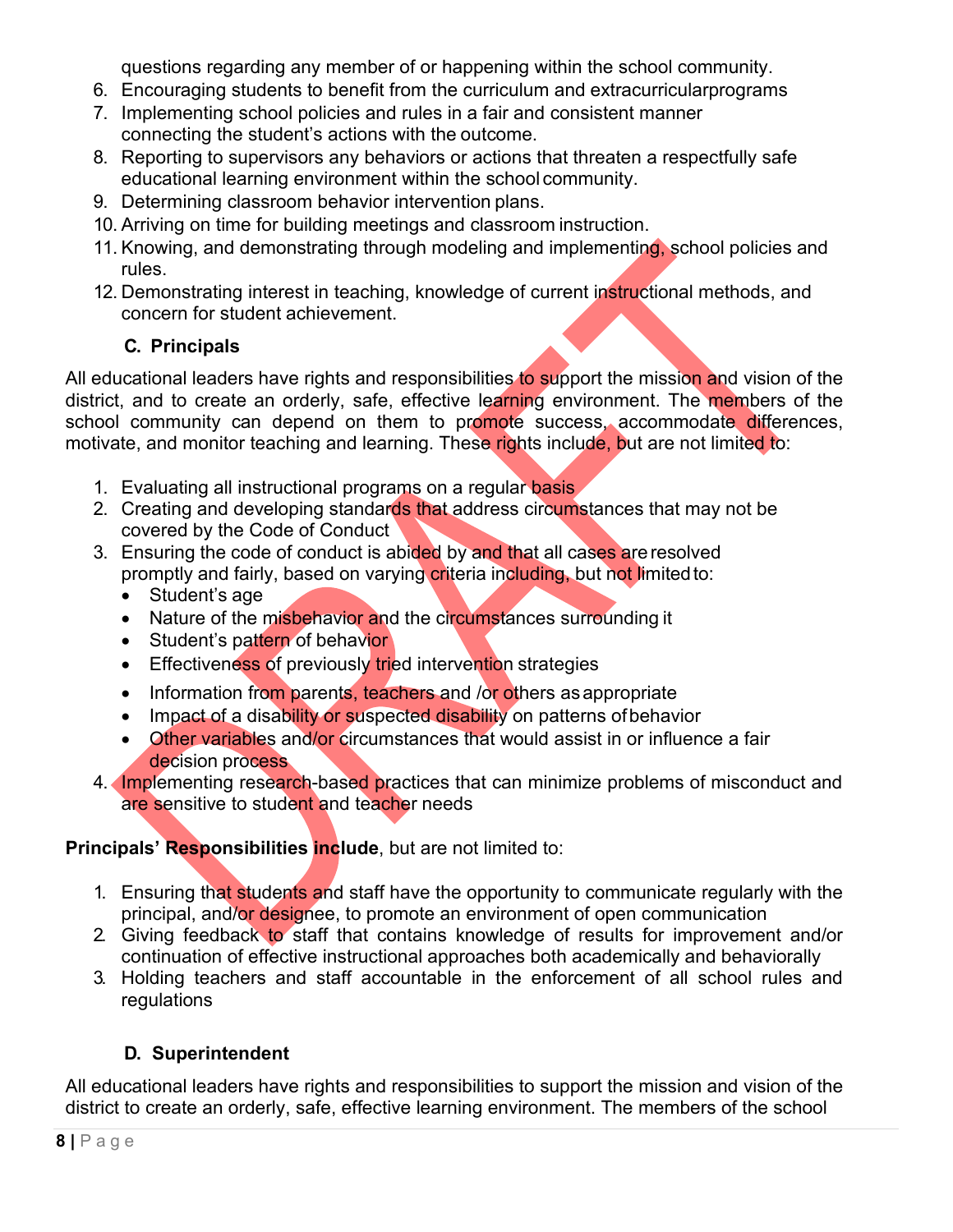community can depend on them to promote success, to accommodate differences, to motivate others, and to monitor teaching and learning. These rights include, but are not limited to:

Evaluating all district programs on a regular basis.

1. Implementing research-based practices that can minimize problems of misconduct and are sensitive to student and teacher needs

The superintendent is responsible for supporting the district mission and vision by:

- 1. Reviewing with district administrators the policies of the Board of Education and state and federal laws relating to school operations andmanagement
- 2. Informing the Board about educational trends relating to student discipline.
- 3. Working to create systems that maximize student achievement and well-being and are sensitive to student and teacher strengths and needs
- 4. Working with district administrators to ensure the code of conduct is abided by all and making certain that all cases are resolved promptly and fairly

# **E. Board of Education**

As the governing body of the school community, the Board of Education establishes policy and works collaboratively with the Superintendent in supporting the mission and vision of the district. To fulfill this expectation, the Board of Education rights include, but are not limited to:

1. Adopting and reviewing, at least annually, the district's Code of Conduct to evaluate the Code's effectiveness and the fairness and consistency of its implementation.

# **Board of Education Responsibilities include**, but are not limited to:

- 1. Collaborating with students, teachers, administrators, parent organizations, school safety personnel and other school personnel to develop a code of conduct that clearly defines expectations for the conduct of students, district personnel and visitors on school property and at school functions.
- 2. Exemplifying, by their behavior, the principles embedded in this Code of Conduct.

# **V. Student Dress Code**

All Clyde-Savannah Central School students are expected to give proper attention to personal cleanliness and to dress in a manner that is consistent with the district's commitment to safety, respect for self and others, and does not disrupt or interfere with the educational process. Students and their parents have the primary responsibility for acceptable student dress and appearance. Teachers and all other district personnel should model and reinforce acceptable dress and help students develop an understanding of appropriate appearance in the school setting and as preparation for post-graduation activities.

# **A student's dress, grooming and appearance, shall:**

- 1. Be safe, appropriate and not disrupt or interfere with the educational process.
- 2. Recognize that extremely brief garments such as tube tops, net tops, plunging necklines (front and/or back) and see-through garments are not appropriate.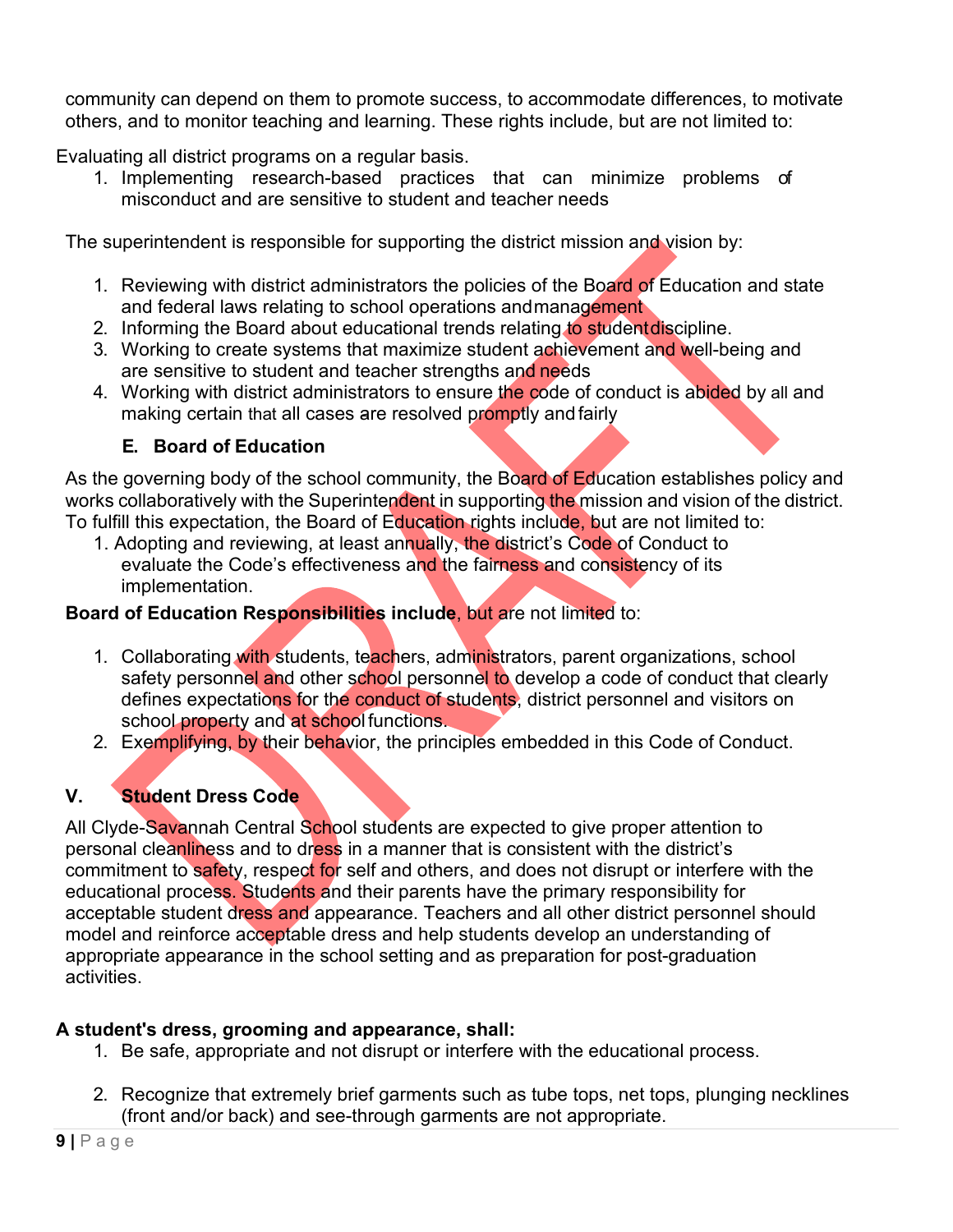- 3. Ensure that underwear is completely covered with outer clothing.
- 4. Include footwear at all times. Footwear that is a safety hazard will not be allowed.
- 5. Not include the wearing of headgear (hats, scarves, head wraps, bandanas, hoods overhead, and any other type of headwear) in the classroom except for a medical or religious purpose.
- 6. Not include items that are vulgar, obscene, libelous, or denigrate others on account of race, color, religion, creed, national origin, gender, sexual orientation or disability.
- 7. Not promote and/or endorse the use of alcohol, tobacco or illegal drugs and/or encourage other illegal or violent activities
- 8. Not include the wearing of pajamas and swimwear, except for special occasion given by building administration i.e. spirit days, homecoming, etc.
- 9. Not include the carrying of large backpacks, duffle bags or non-clear drawstring backpacks during transition periods during the instructional day.

Each building principal or his or her designee shall be responsible for informing all students and their parents of the student dress code at the beginning of the school year and any revisions to the dress code made during the school year.

Students who violate the student dress code shall be required to modify their appearance by covering or removing the offending item and, if necessary or practical, replacing it with an acceptable item. Any student who refuses to do so shall be subject

to discipline, up to and including in-school suspension for the day. Any student who repeatedly fails to comply with the dress code shall be subject to further discipline, up to and including out of school suspension.

## **VI. Student Conduct**

The Clyde-Savannah School Community expects all students to conduct themselves in an appropriate and civil manner, with proper regard for the rights and welfare of other students, district personnel and other members of the school community, and for the care of school facilities and equipment. The expectations for appropriate student conduct are in effect at all times while students are on school property, school buses, or engaged in a school function.

Students may be subject to disciplinary action, up to and including suspension from school, when they engage in behavior that is:

Disorderly or disruptive Insubordinate Violent Endangers the safety, morals, health or welfare of others Academically dishonest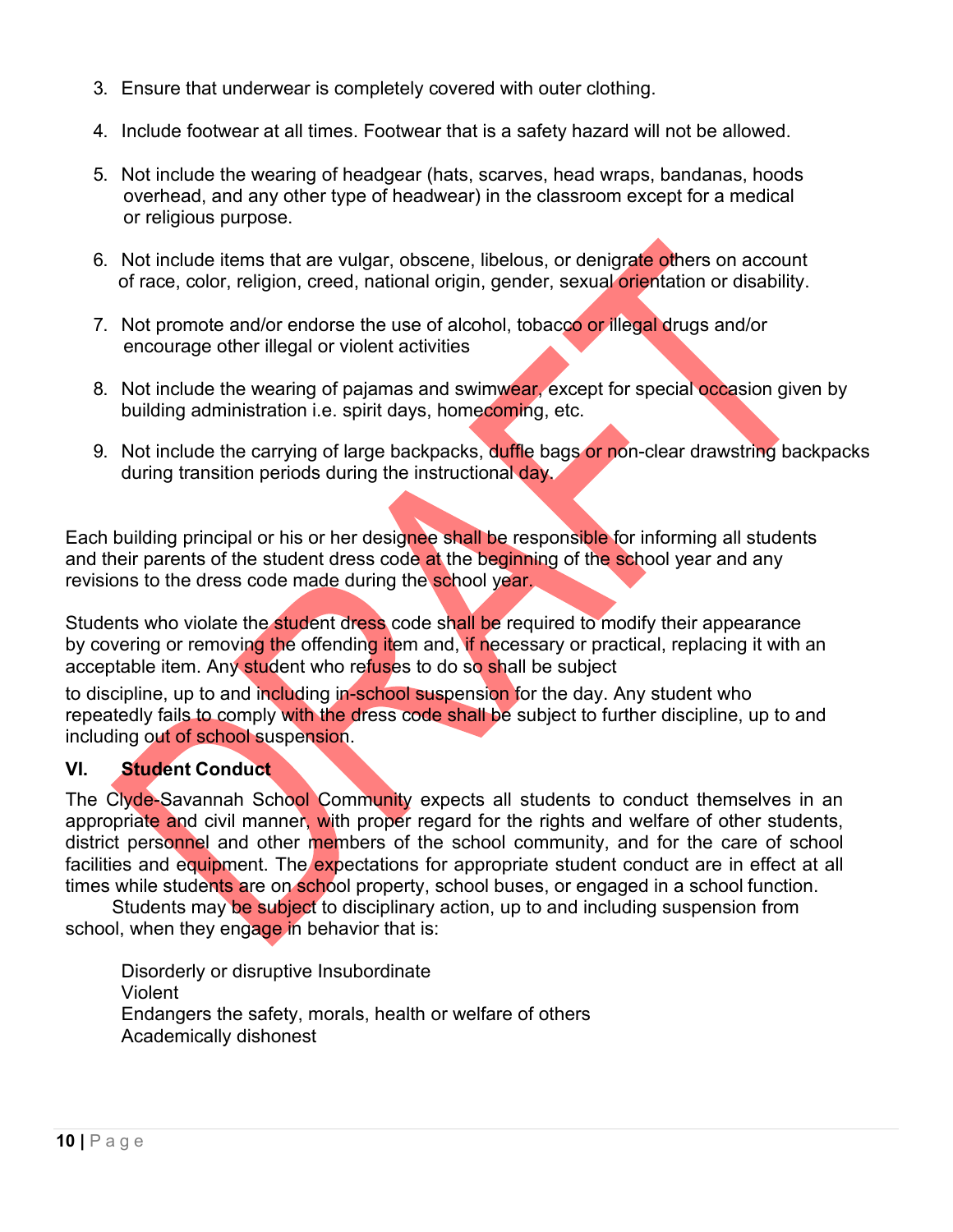### **VII. Reporting Violations**

The best discipline is self-imposed, and students must learn to assume and accept responsibility for their own behavior, as well as the consequences of their misbehavior. District personnel who interact with students are expected to use disciplinary action only when necessary and to place emphasis on the student's ability to growin self-discipline. All Clyde-Savannah Central School students are expected to promptly report violations of the code of conduct to a teacher, guidance counselor, the building principal or his or her designee. Any student observing a student possessing a weapon, alcohol or illegal substance on school property or at a school function shall report this information immediately to a teacher, the building principal, the principal's designee or the superintendent.

All Clyde-Savannah Central School District staff that is authorized to impose disciplinary sanctions is expected to do so in a prompt, fair and lawful manner. District staff that is not authorized to impose disciplinary sanctions is expected to promptly report violations of the code of conduct to their supervisor, who shall in turn impose an appropriate disciplinary sanction, if so authorized, or refer the matter to a staff member who is authorized to impose an appropriate sanction.

Any weapon, alcohol or illegal substance found shall be confiscated immediately, if possible, followed by notification to the parent of the student involved and the appropriate disciplinary sanction if warranted, which may include permanent suspension and referral for prosecution.

The building principal or his or her designee will notify the appropriate local law enforcement agency of those code violations that constitute a crime and substantially affect the order or security of a school as soon as practical, but in no event later than the close of business the day the principal or his or her designee learns of the violation. The notification may be made by telephone, followed by a letter mailed on same day as the telephone call is made. The notification will identify the student and explain the conduct that violated the code of conduct and constituted a crime.

## **VIII. Disciplinary Interventions, Procedures, and Referrals**

Discipline is most effective when it deals directly with the problem at the time and place it occurs, and in a way that students view as fair and impartial. School personnel who interact with students are expected to use discipline as a way to develop the student's self-regulatory and pro-social skills.

Disciplinary action, when necessary, will be firm, fair and consistent so as to be the most effective in changing student behavior. In determining the appropriate disciplinary action, school personnel authorized to impose disciplinary penalties will consider the following:

- Student's age.
- Nature of the misbehavior and the circumstances surrounding it.
- Student's pattern of behavior.
- **Effectiveness of previously tried intervention strategies.**
- Information from parents, teachers and /or others as appropriate.
- Impact of a disability or suspected disability on patterns of behavior.
- Other variables and/or circumstances that would assist in or influence a fair decision process.

Disciplinary interventions serve multiple purposes:

To teach a lacking skill; change a behavior pattern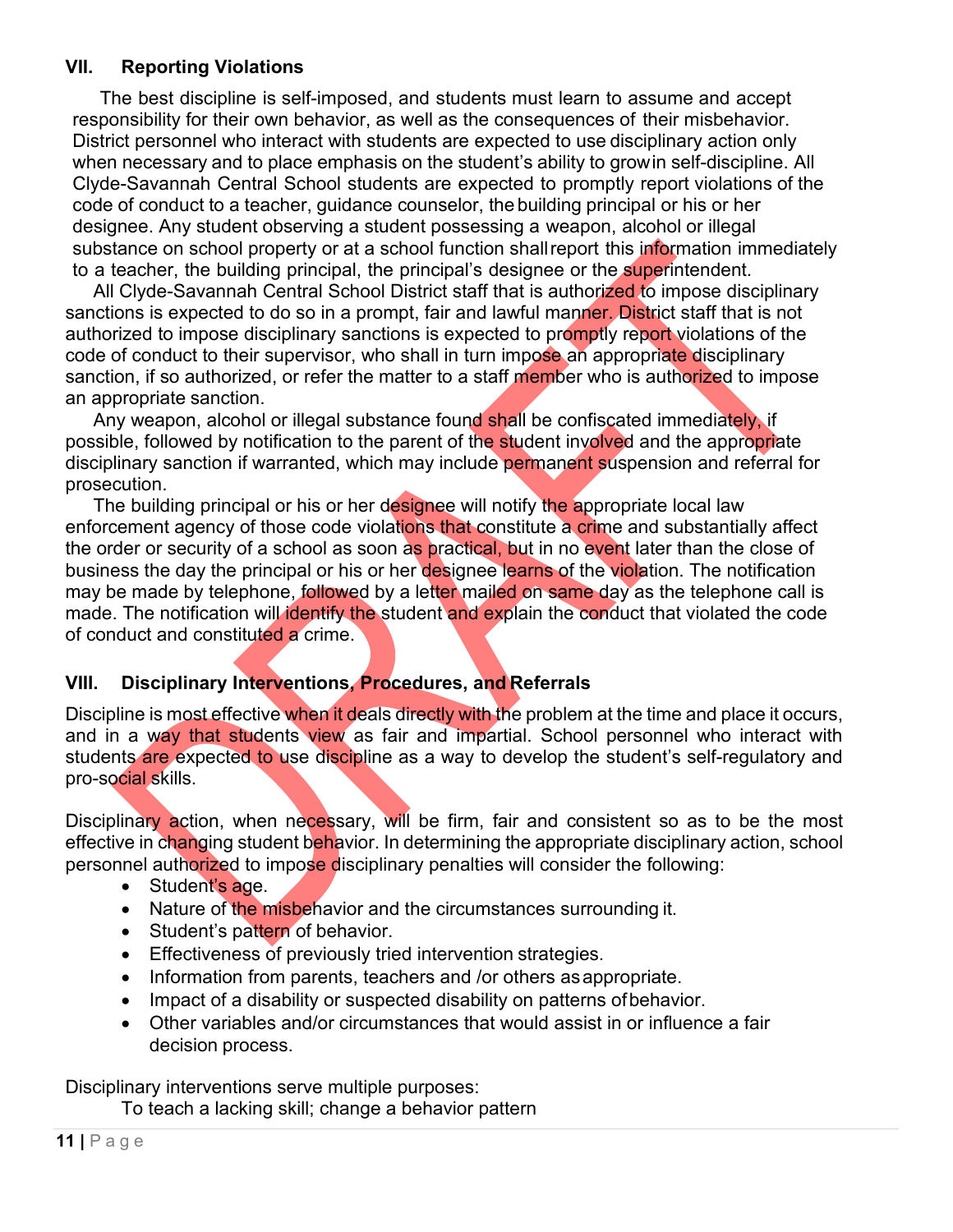To set an example of standards expected in the school community To promote the good of the order by maintaining physical and psychological safety.

## **A. Interventions**

Students who are found to have violated the District's Code of Conduct may be subject to the following penalties, either alone or in combination. The school personnel identified after each penalty are authorized to impose that penalty, consistent with the student's right to due process.

- 1. Verbal feedback any member of the district staff
- 2. Written feedback bus drivers, hall and lunch monitors, coaches, quidance counselors, teachers, principal, superintendent
- 3. Written notification to parent bus driver, hall and lunch monitors, coaches, guidance counselors, teachers, principal, superintendent
- 4. Detention teachers, principal, superintendent
- 5. Suspension from transportation director of transportation, principal, superintendent
- 6. Suspension from athletic participation coaches, principal, superintendent
- 7. Suspension from social or extracurricular activities activity director, principal, superintendent
- 8. Suspension of other privileges principal, superintendent
- 9. In-school suspension principal, superintendent
- 10. Removal from classroom by teacher teachers, principal
- 11. Short-term (five days or less) suspension from school principal, superintendent, board of education
- 12. Long-term (more than five days) suspension from school superintendent, board of education
- 13. Permanent suspension from school superintendent, board of education.

## **B. Procedures**

The amount of due process a student is entitled to receive before a penalty is imposed depends on the penalty being imposed. In all cases, regardless of the penalty imposed, the school personnel authorized to impose the penalty must inform the student of the alleged misconduct and must investigate, to the extent necessary, the facts surrounding the alleged misconduct. All students will have an opportunity to present their version of the facts to the school personnel imposing the disciplinary penalty in connection with the imposition of the penalty.

Students who are to be given penalties other than verbal feedback, written feedback, or written notification to their parents are entitled to additional rights before the penalty is imposed. These additional rights are explained below.

1. Detention

Teachers, principals and the superintendent may use after school detention as a penalty for student misconduct in situations where removal from the classroom or suspension would be inappropriate.

## 2. Suspension from transportation

If a student does not conduct himself/herself properly on a bus, the bus driver is expected to bring such misconduct to the building principal's attention. Students who become a serious disciplinary problem may have their riding privileges suspended by the building principal or the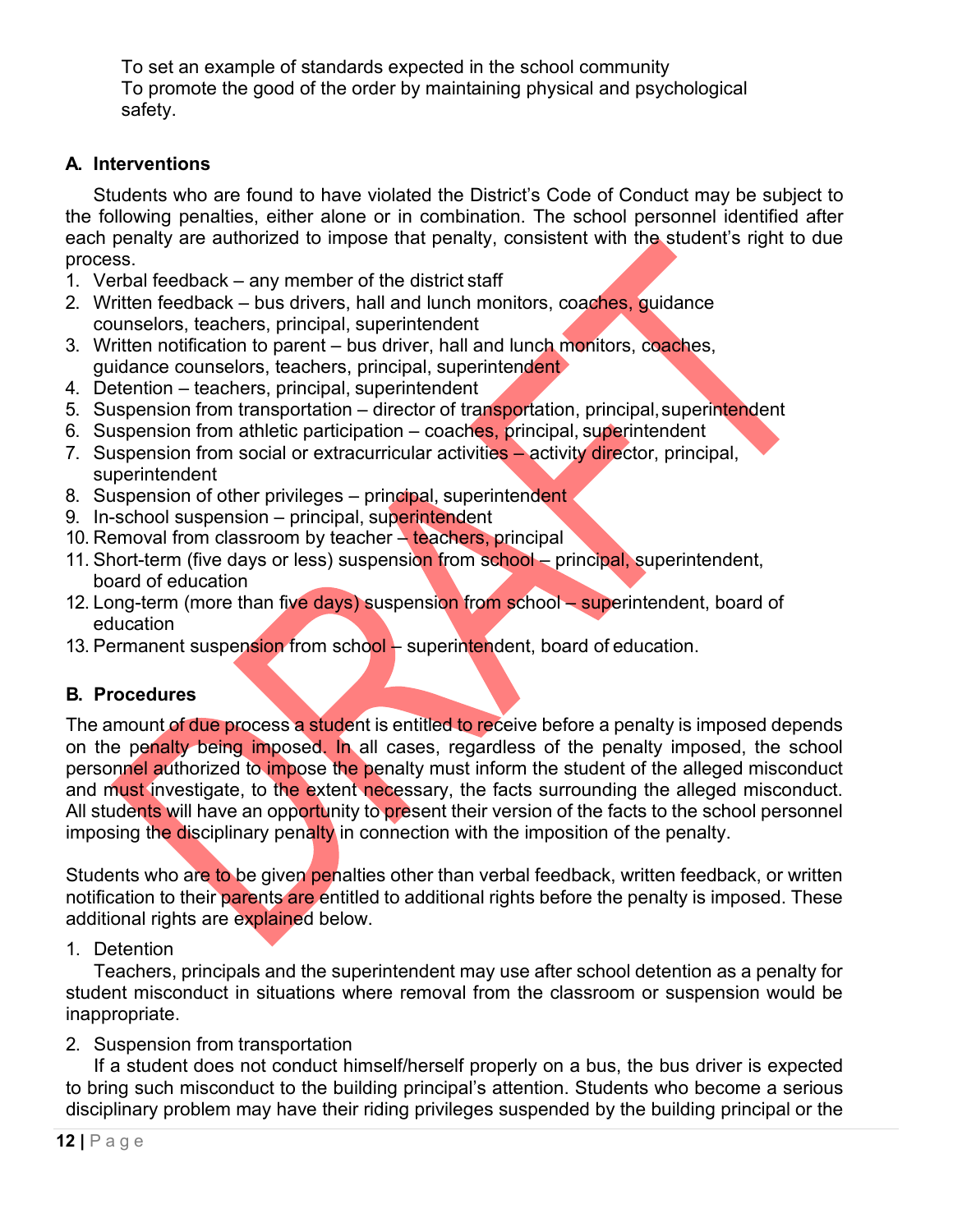superintendent or their designees. In such cases, the student's parent will become responsible for seeing that his or her child gets to and from school safely. Should the suspension from transportation amount to a suspension from attendance, the district will make appropriate arrangements to provide for the student's education.

A student subjected to a suspension from transportation is not entitled to a full hearing pursuant to Education Law §3214. However, the student and the student's parent will be provided with a reasonable opportunity for an informal conference with the building principal or the principal's designee to discuss the conduct and the penalty involved.

3. Suspension from athletic participation, extra-curricular activities and other privileges A student subjected to a suspension from athletic participation, extra- curricular

activities or other privileges is not entitled to a full hearing pursuant to Education Law §3214. However, the student and the student's parent will be provided with a reasonable opportunity for an informal conference with the district official imposing the suspension to discuss the conduct and the penalty involved.

#### 4. In-school suspension

The Board recognizes the school must balance the need of students to attend school and the need for order in the classroom to establish an environment conducive to learning. As such, the board authorizes building principals and the superintendent to place students who would otherwise be suspended from school as the result of a code of conduct violation in "in-school suspension."

A student subjected to an in-school suspension is not entitled to a full hearing pursuant to Education Law §3214. However, the student and the student's parent will be provided with a reasonable opportunity for an informal conference with the district official imposing the in-school suspension to discuss the conduct and the penalty involved.

5.Teacher disciplinary removal of disruptive students

A student's behavior can affect a teacher's ability to teach and can make it difficult for other students in the classroom to learn. In most instances the classroom teacher can control a student's behavior and maintain or restore control over the classroom by using good classroom management techniques. These techniques may include practices that involve the teacher directing a student to briefly leave the classroom to give the student an opportunity to regain his or her composure and self-control in an alternative setting. Such practices may include, but are not limited to:  $(1)$  short-term "time out" in an elementary classroom or in an administrator's office; (2) sending a student into the hallway briefly; (3) sending a student to the principal's office for the remainder of the class time only; or (4) sending a student to a guidance counselor or other district staff member for counseling.

Time-honored classroom management techniques such as these do not constitute disciplinary removals for purposes of this code.

On occasion, a student's behavior may become disruptive. For purposes of this code of conduct, a disruptive student is a student who is substantially disruptive of the educational process or substantially interferes with the teacher's authority over the classroom. A substantial disruption of the educational process or substantial interference with a teacher's authority occurs when a student demonstrates a persistent unwillingness to comply with the teacher's instructions or repeatedly violates the teacher's classroom behavior rules. A classroom teacher may remove a disruptive student from class for up to two days. The removal from class applies to the class of the removing teacher only.

If the disruptive student does not pose a danger or ongoing threat of disruption to the academic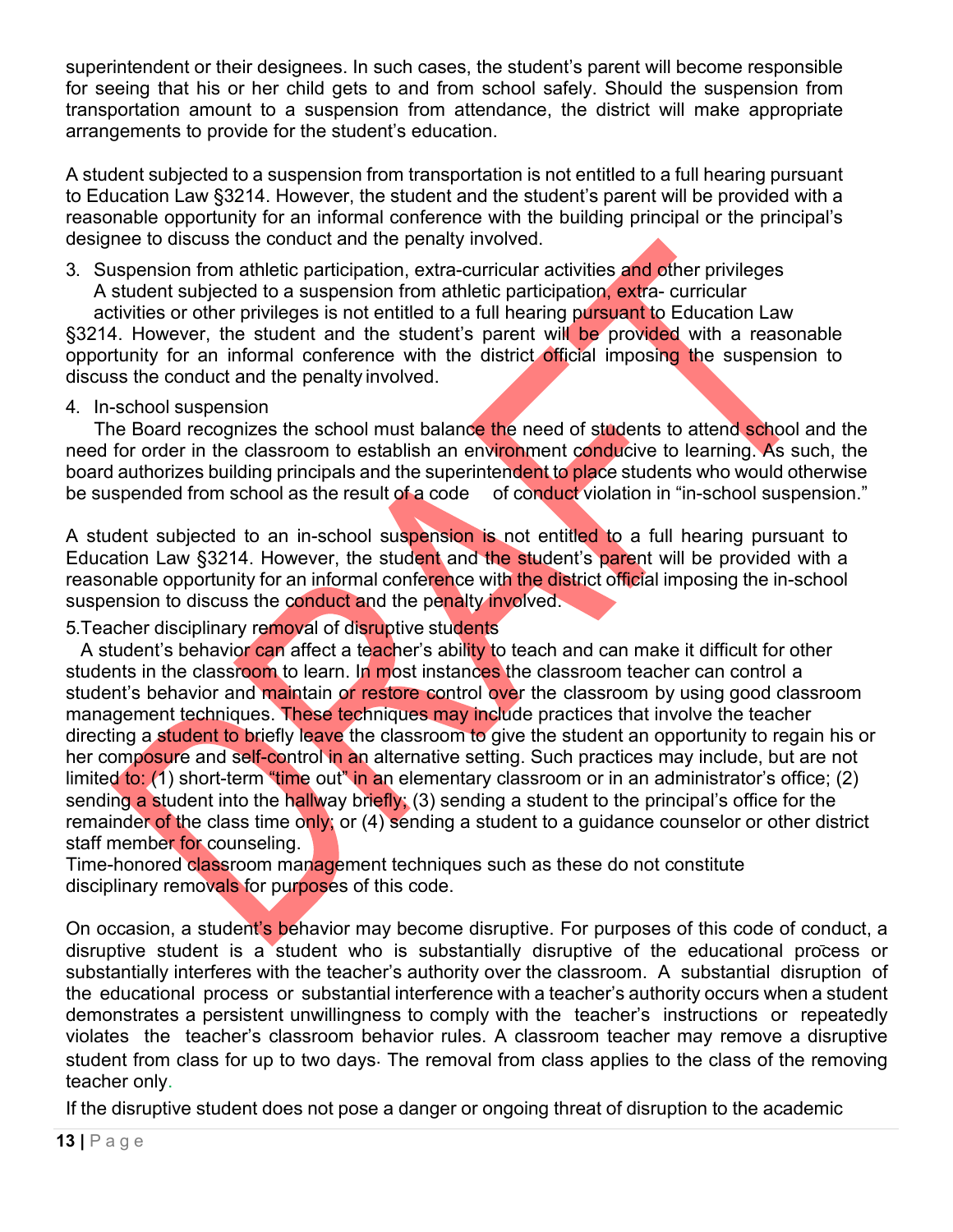process, the teacher must provide the student with an explanation for why he or she is being removed and an opportunity to explain his or her version of the relevant events before the student is removed. Only after the informal discussion may a teacher remove a student from class and follow up with a disciplinary referral.

If the student poses a danger or ongoing threat of disruption, the teacher may order the student to be removed immediately. The teacher must, however, explain to the student why he or she was removed from the classroom and give the student a chance to present his or her version of the relevant events within 24- hours.

Within 24-hours after the student's removal, the principal or another district administrator designated by the principal must notify the student's parents that the student has been removed from class and why. The notice must also inform the parent that he or she has the right, upon request, to meet informally with the principal or the principal's designee to discuss the reasons for the removal.

The principal may require the teacher who ordered the removal to attend the informal conference.

If, at the informal meeting the student denies the charges, the principal or the principal's designee must explain why the student was removed and give the student and the student's parents a chance to present the student's version of the relevant events. The informal meeting must be held within 48 hours of the student's removal. The timing of the informal meeting may be extended by mutual agreement of the parent and principal.

The principal or the principal's designee may overturn the removal of the student from class if the principal finds any one of the following:

- 1. The charges against the student are not supported by substantial evidence.
- 2. The student's removal is otherwise in violation of law, including the district's code of conduct.
- 3. The conduct warrants suspension from school pursuant to Education Law §3214 and a suspension will be imposed.

The principal or his or her designee may overturn a removal at any point between receiving the disciplinary referral issued by the teacher and the close of business on the day following the 48 hour period for the informal conference, if a conference is requested. No student removed from the classroom by the classroom teacher will be permitted to return to the classroom until the principal makes a final determination, or the period of removal expires, whichever is less.

Any disruptive student removed from the classroom by the classroom teacher shall be offered continued educational programming and activities until he or she is permitted to return to the classroom.

Each teacher must keep a complete log for all cases of removal of students from his or her class. The principal must keep a log of all removals of students from class.

Removal of a student with a disability, under certain circumstances, may constitute a change in the student's placement. Accordingly, no teacher may remove a student with a disability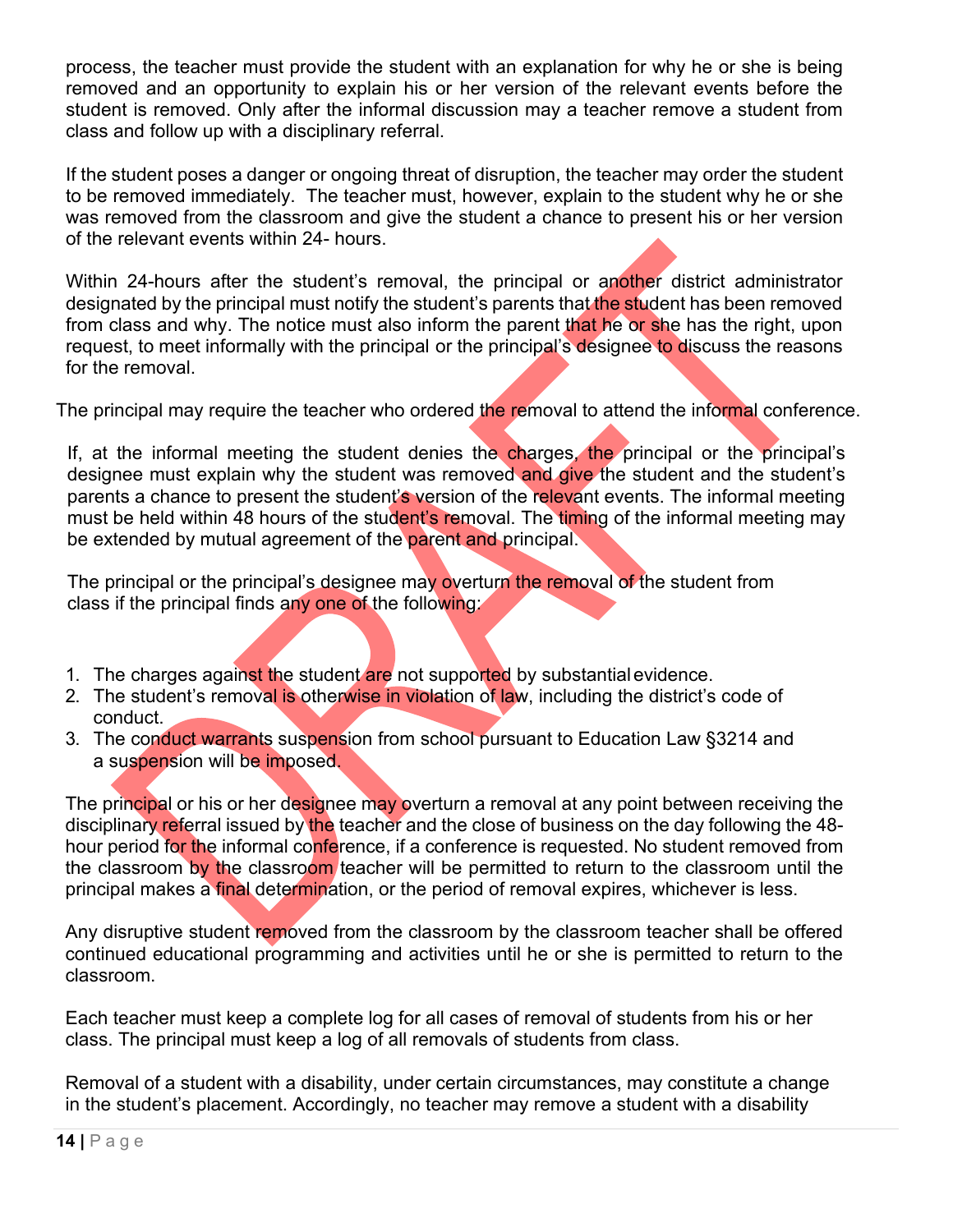from his or her class until he or she has verified with the principal or the chairperson of the Committee on Special Education that the removal will not violate the student's rights under state or federal law or regulation.

#### 6. Suspension from school

Suspension from school is a severe penalty, which may be imposed only upon students who are insubordinate, disorderly, violent or disruptive, or whose conduct otherwise endangers the safety, morals, health or welfare of others.

The Board retains its authority to suspend students, but places primary responsibility for the suspension of students with the superintendent and the building principals.

Any staff member may recommend to the superintendent or the principal that a student be suspended. All staff members must immediately report and refer a violent student to the principal or the superintendent for a violation of the code of conduct. All recommendations and referrals shall be made in writing unless the conditions underlying the recommendation or referral warrant immediate attention. In such cases a written report is to be prepared as soon as possible by the staff member recommending the suspension.

The superintendent or principal, upon receiving a recommendation or referral for suspension or when processing a case for suspension, shall gather the facts relevant to the matter and record them for subsequent presentation, if necessary.

A. Short-term (5 days or less) suspension from school

When the superintendent or principal (referred to as the "suspending authority") proposes to suspend a student charged with misconduct for five days or less pursuant to Education Law §3214(3), the suspending authority must immediately notify the student verbally. If the student denies the misconduct, the suspending authority must provide an explanation of the basis for the proposed suspension. The suspending authority must also notify the student's parents in writing that the student may be suspended from school. The written notice must be provided by personal delivery, express mail delivery, or some other means that is reasonably calculated to assure receipt of the notice within 24 hours of the decision to propose suspension at the last known address for the parents. Where possible, notice should also be provided by telephone if the school has been provided with a telephone number(s) for the purpose of contacting the parents.

The notice shall provide a description of the charges against the student and the incident for which suspension is proposed and shall inform the parents of the right to request an immediate informal conference with the principal. Both the notice and informal conference shall be in the dominant language or mode of communication used by the parents. At the conference, the parents shall be permitted to ask questions of complaining witnesses under such procedures as the principal mayestablished.

The notice and opportunity for an informal conference shall take place before the student is suspended unless the student's presence in school poses a continuing danger to persons or property or an ongoing threat of disruption to the academic process. If the student's presence does pose such a danger or threat of disruption, the notice and opportunity for an informal conference shall take place as soon after the suspension as is reasonably practicable.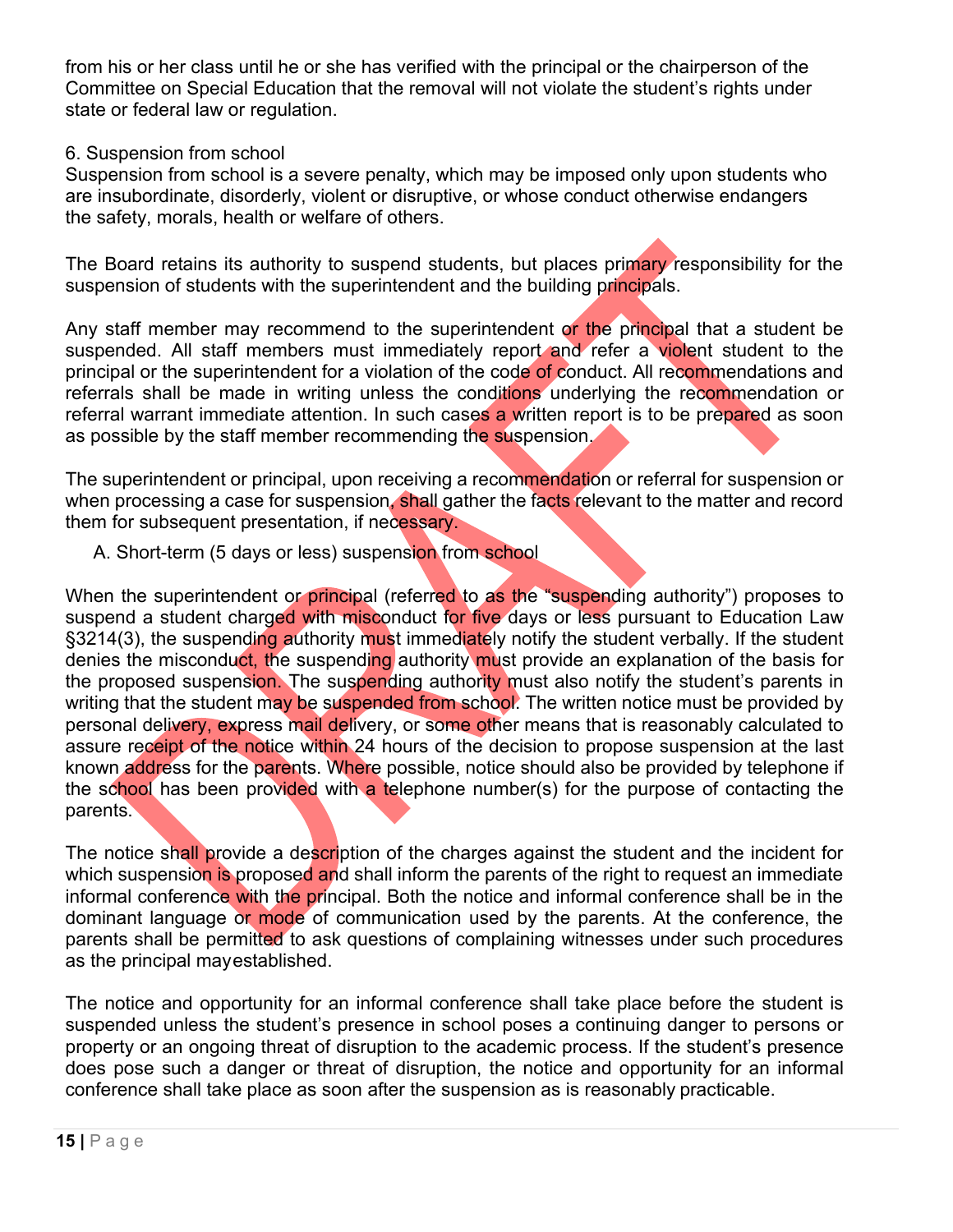After the conference, the principal shall promptly advise the parents in writing of his or her decision. The principal shall advise the parents that if they are not satisfied with the decision and wish to pursue the matter, they must file a written appeal to the superintendent within five business days, unless they can show extraordinary circumstances precluding them from doing so. The superintendent shall issue a written decision regarding the appeal within 10 business days of receiving the appeal. If the parents are not satisfied with the superintendent's decision, they must file a written appeal to the board of education with the district clerk within 10 business days of the date of the superintendents' decision, unless they can show extraordinary circumstances precluding them from doing so. Only final decisions of the Board may be appealed to the Commissioner within 30 days of the decision.

#### b. Long-term (more than 5 days) suspension from school

When the superintendent or building principal determines that a suspension for more than five days may be warranted, he or she shall give reasonable notice to the student and the student's parents of their right to a fair hearing. At the *hearing* the student shall have the right to be represented by counsel, the right to question witnesses against him or her and the right to present witnesses and other evidence on his or her behalf.

The superintendent shall personally hear and determine the proceeding or may, in his or her discretion, designate a hearing officer to conduct the hearing. The hearing officer shall be authorized to administer oaths and to issue subpoenas in conjunction with the proceeding before him or her. A record of the hearing shall be maintained, but no stenographic transcript shall be required. A tape recording shall be deemed a satisfactory record. The hearing officer shall make findings of fact and recommendations as to the appropriate measure of discipline to the superintendent. The report of the hearing officer shall be advisory only, and the superintendent may accept all or any part thereof.

An appeal of the decision of the superintendent may be made to the Board that will make its decision based solely upon the record before it. All appeals to the Board must be in writing and submitted to the district clerk within 10 business days of the date of the superintendent's decision, unless the parents can show that extraordinary circumstances precluded them from doing so. The Board may adopt in whole or in part the decision of the superintendent. Final decisions of the Board may be appealed to the Commissioner within 30 days of the decision.

#### c. Permanent suspension

Permanent suspension is reserved for extraordinary circumstances such as where a student's conduct poses a life-threatening danger to the safety and well-being of other students, school personnel or any other person lawfully on school property or attending a school function.

#### **C. Minimum Periods of Suspension**

#### 1. Students who bring a weapon to school

Any student found guilty of bringing a weapon onto school property will be subject to suspension from school for at least one calendar year. Before being suspended, the student will have an opportunity for a hearing pursuant to Education Law §3214. The superintendent has the authority to modify the one-year suspension on a case-by-case basis. In deciding whether to modify the penalty, the superintendent may consider the following:

- 1. The student's age.
- 2. The student's grade in school.
- 3. The student's prior disciplinary record.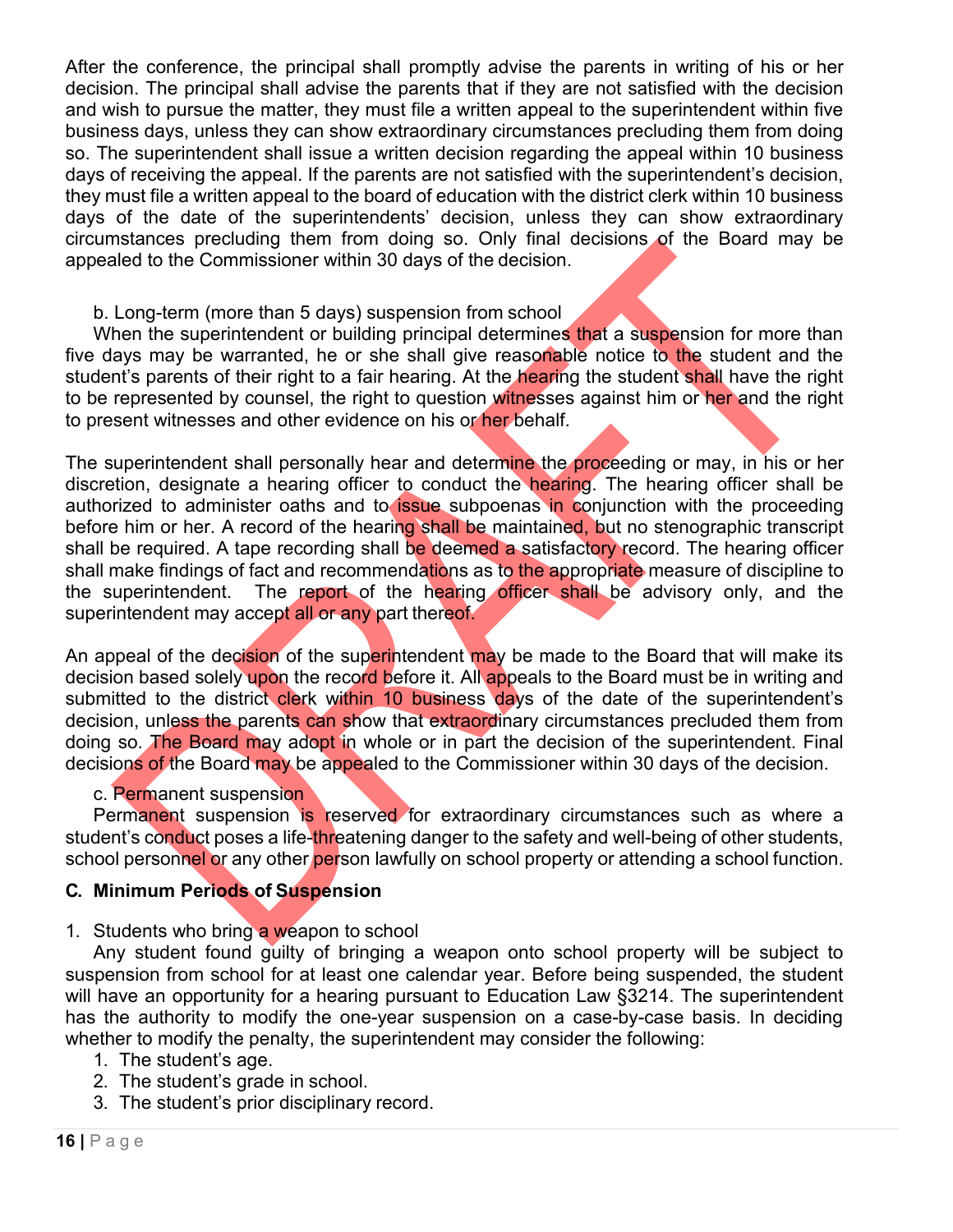- 4. The superintendent's belief that other forms of discipline may be more effective.
- 5. Input from parents, teachers and/or others.
- 6. Other extenuating circumstances.

A student with a disability may be suspended only in accordance with the requirements of state and federal law.

2. Students who commit violent acts other than bringing a weapon toschool

Any student, other than a student with a disability, who is found to have committed a violent act, other than bringing a weapon onto school property, shall be subject to suspension from school for at least five days. If the proposed penalty is the minimum five-day suspension, the student and the student's parents will be given the same notice and opportunity for an informal conference given to all students subject to a short-term suspension. If the proposed penalty exceeds the minimum five-day suspension, the student and the student's parents will be given the same notice and opportunity for a hearing given to all students subject to a long-term suspension. The superintendent has the authority to modify the minimum five-day suspension on a case-by-case basis. In deciding whether to modify the penalty, the superintendent may consider the same factors considered in modifying a one-year suspension for possessing a weapon.

3. Students who are repeatedly, substantially disruptive of the educational process or repeatedly, substantially interfere with the teacher's **authority** over the classroom

Any student, other than a student with a disability, who repeatedly is substantially disruptive of the educational process or substantially interferes with the teacher's authority over the classroom, will be suspended from school for at least five days. For purposes of this code of conduct, "repeatedly is substantially disruptive" means engaging in conduct that results in the student being removed from the classroom by teacher(s) pursuant to Education Law §3214(3-a) and this code on four or more occasions during a semester, or three or more occasions during a trimester. If the proposed penalty is the minimum five-day suspension, the student and the student's parent will be given the same notice and opportunity for an informal conference given to all students subject to a short-term suspension. If the proposed penalty exceeds the minimum five-day suspension, the student and the student's parent will be given the same notice and opportunity for a hearing given to all students subject to a long-term suspension. The superintendent has the authority to modify the minimum five-day suspension on a case-by-case basis. In deciding whether to modify the penalty, the superintendent may consider the same factors considered in modifying a oneyear suspension for possessing a weapon.

# **D. Referrals**

1. Counseling

The Guidance Office shall handle all referrals of students to counseling.

2. PINS Petitions

The district may file a PINS (person in need of supervision) petition in Family Court on any student under the age of 18 who demonstrates that he or she requires supervision and treatment by:

- a. Being habitually truant and not attending school as required by part one of Article 65 of the Education Law.
- b. Engaging in an ongoing or continual course of conduct which makes the student ungovernable or habitually disobedient and beyond the lawful control of theschool.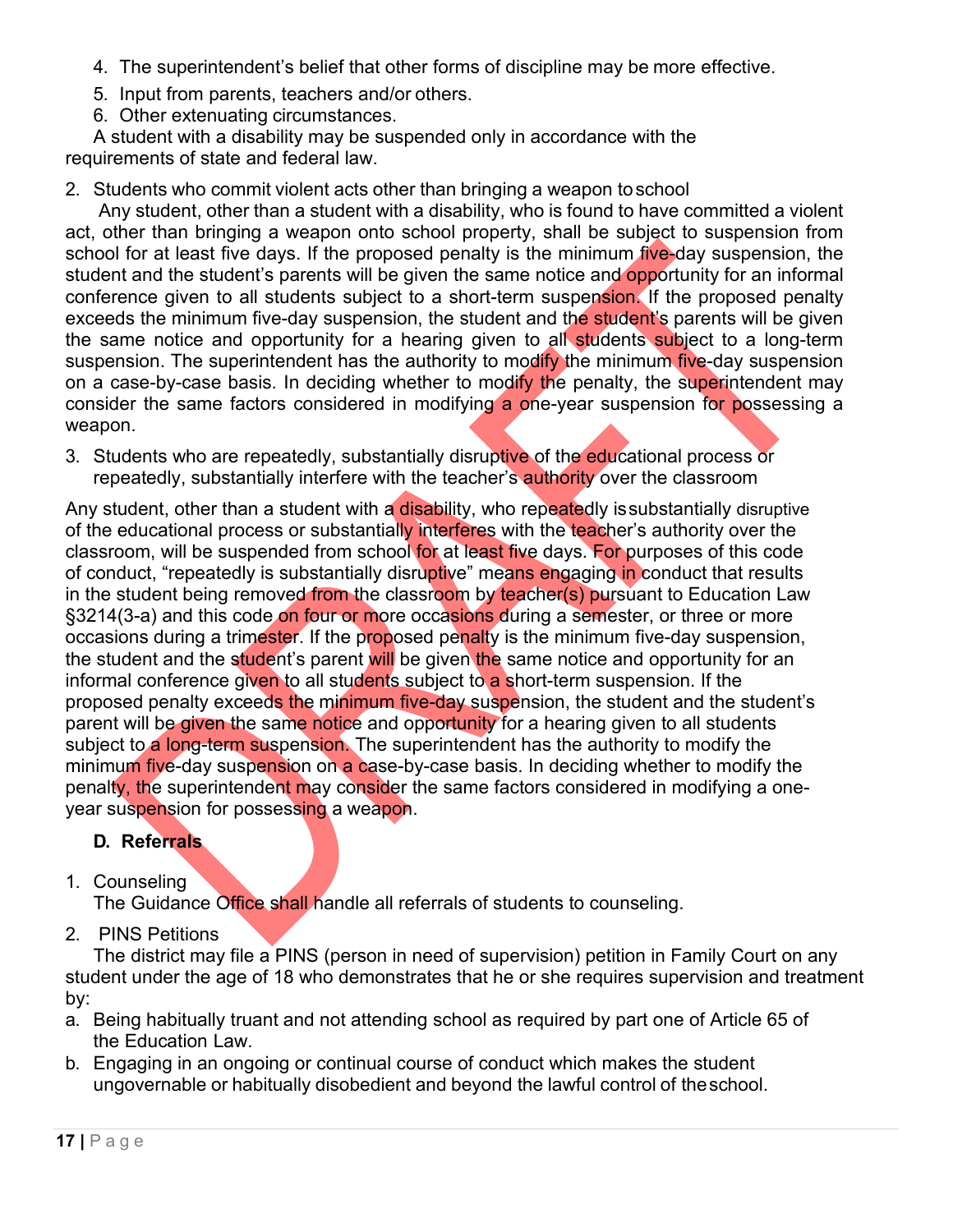- c. Knowingly and unlawfully possesses marijuana in violation of Penal Law § 221.05. A single violation of § 221.05 will be a sufficient basis for filing a PINS petition.
- 3. Juvenile Delinquents and Juvenile Offenders

The superintendent is required to refer the following students to the County Attorney for a juvenile delinquency proceeding before the Family Court:

- a. Any student under the age of 16 who is found to have brought a weapon toschool, or
- b. Any student 14 or 15 years old who qualifies for juvenile offender status under the Criminal Procedure Law §1.20 (42).

The superintendent is required to refer students age 16 and older or any student 14 or 15 years old who qualifies for juvenile offender status to the appropriate law enforcement authorities.

## **IX. Alternative Instruction**

When a student is removed from class by a teacher or a student of compulsory attendance age is suspended from school pursuant to Education Law §3214, the district will take immediate steps to provide alternative means of instruction for the student.

# **X. Discipline of Students with Disabilities**

The Clyde-Savannah Board of Education recognizes that it may be necessary to suspend, remove or otherwise discipline students with disabilities to address disruptive or problem behavior. The Board also recognizes that students with disabilities enjoy certain procedural protections whenever school authorities intend to impose discipline upon them. The Board is committed to ensuring that the procedures followed for suspending, removing or otherwise disciplining students with disabilities are consistent with the procedural safeguards required by applicable laws and regulations.

This code of conduct affords students with disabilities subject to disciplinary action no greater or lesser rights than those expressly afforded by applicable federal and state law and regulations.

# **A. Authorized Suspensions or Removals of Students with Disabilities**

1. For purposes of this section of the code of conduct, the following definitions apply. A "suspension" means a suspension pursuant to Education Law §3214.

A "removal" means a removal for disciplinary reasons from the student's current educational placement other than a suspension and change in placement to an interim alternative educational setting (IAES) ordered by an impartial hearing officer because the student poses a risk of harm to himself or herself or others.

An "IAES" means a temporary educational placement for a period of up to 45 days, other than the student's current placement at the time the behavior precipitating the IAES placement occurred, that enables the student to continue to progress in the general curriculum, although in another setting, to continue to receive those services and modifications, including those described on the student's current individualized education program (IEP), that will enable the student to meet the goals set out in such IEP, and include services and modifications to address the behavior which precipitated the IAES placement that are designed to prevent the behavior fromrecurring.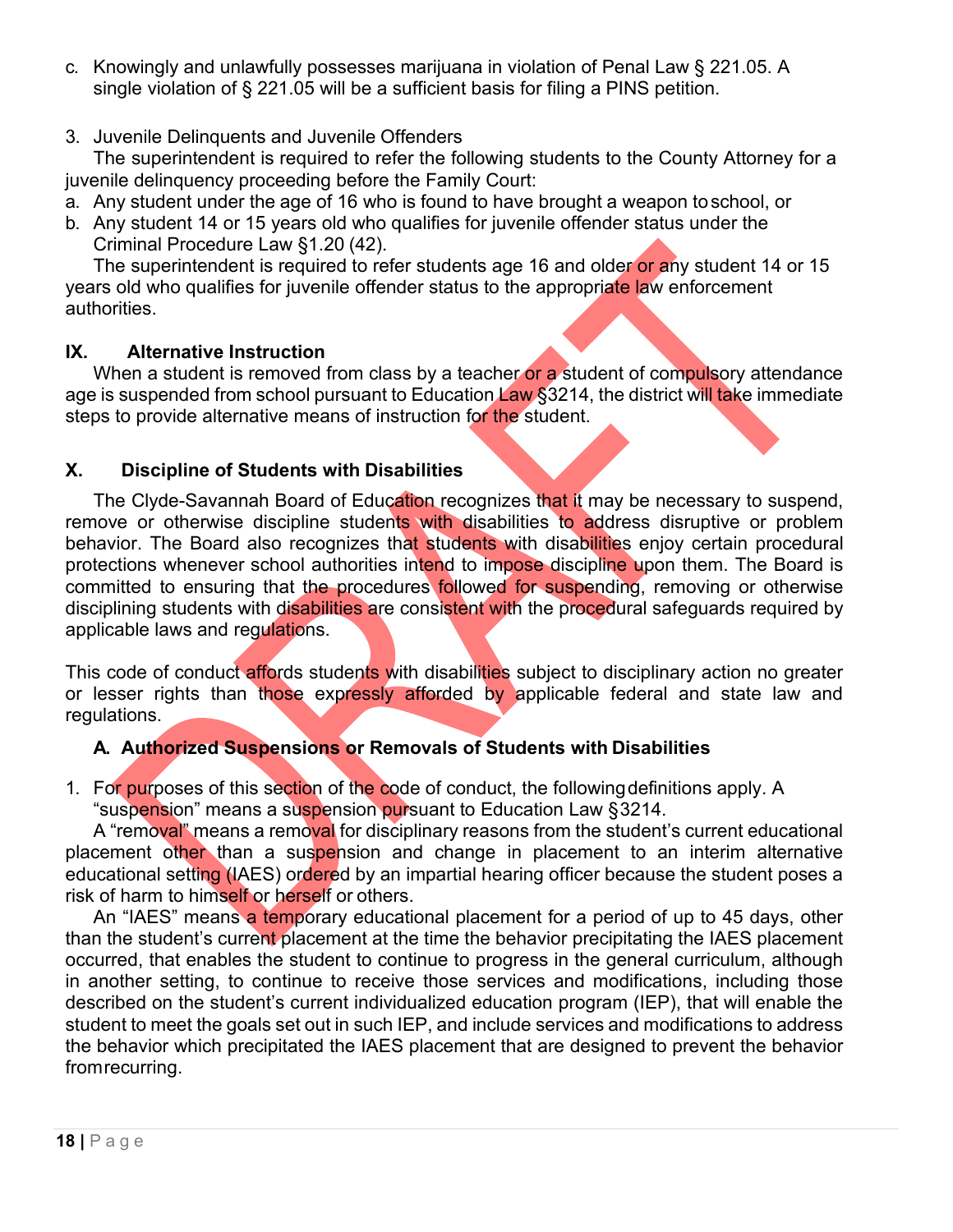- 2. School personnel may order the suspension or removal of a student with a disability from his or her current educational placement asfollows:
- a. The Board, the district (BOCES) superintendent of schools or a building principal may order the placement of a student with a disability into an IAES, another setting or suspension for a period not to exceed five consecutive school days and not to exceed the amount of time a nondisabled student would be subject to suspension for the same behavior.
- b. The superintendent may order the placement of a student with a disability into an IAES, another setting or suspension for up to 10 consecutive school days, inclusive of any period in which the student has been suspended or removed under subparagraph (a) above for the same behavior if the superintendent determines that the student has engaged in behavior that warrants a suspension and the suspension or removal does not exceed the amount of time non-disabled students would be subject to suspension for the same behavior.
- c. The superintendent may order additional suspensions of not more than 10 consecutive school days in the same school year for separate incidents of misconduct, as long as those removals do not constitute a change of placement.
- d. The superintendent may order the placement of a student with a disability in an IAES to be determined by the committee on special education (CSE), for the same amount of time that a student without a disability would be subject to discipline, but not more than 45 days, if the student carries or possesses a weapon to school or to a school function, or the student knowingly possesses or uses illegal drugs or sells or solicits the sale of a controlled substance while at school or a school function.
	- 1) "Weapon" means the same as "dangerous weapon" under 18 U.S.C. §930(g)(w) which includes "a weapon, device, instrument, material or substance, animate or inanimate, that is used for, or is readily capable of causing death or serious bodily injury, except...[for] a pocket knife with a blade of less than 2 1/2 inches in length."
	- 2) "Controlled substance" means a drug or other substance identified in certain provisions of the federal Controlled Substances Act specified in both federal and state law and regulations applicable to this policy.
	- 3) "Illegal drugs" means a controlled substance except for those legally possessed or used under the supervision of a licensed health-care professional or that is legally possessed or used under any other authority under the Controlled Substances Act or any other federal law.
- 3. Subject to specified conditions required by both federal and state law and regulations, an impartial hearing officer may order the placement of a student with a disability in an IAES setting for up to 45 days at a time, if maintaining the student in his or her current educational placement poses a risk of harm to the student or others.

# **B. Change of Placement Rule**

- 1. A disciplinary change in placement means a suspension or removal from a student's current educational placement that is either:
- a. for more than 10 consecutive school days; or
- b. for a period of 10 consecutive school days or less if the student is subjected to a series of suspensions or removals that constitute a pattern because they cumulate to more than 10 school days in a school year and because of such factors as the length of each suspension or removal, the total amount of time the student is removed and the proximity of the suspensions or removals to oneanother.
- 2. School personnel may not suspend or remove a student with disabilities if imposition of the suspension or removal would result in a disciplinary change in placement based on a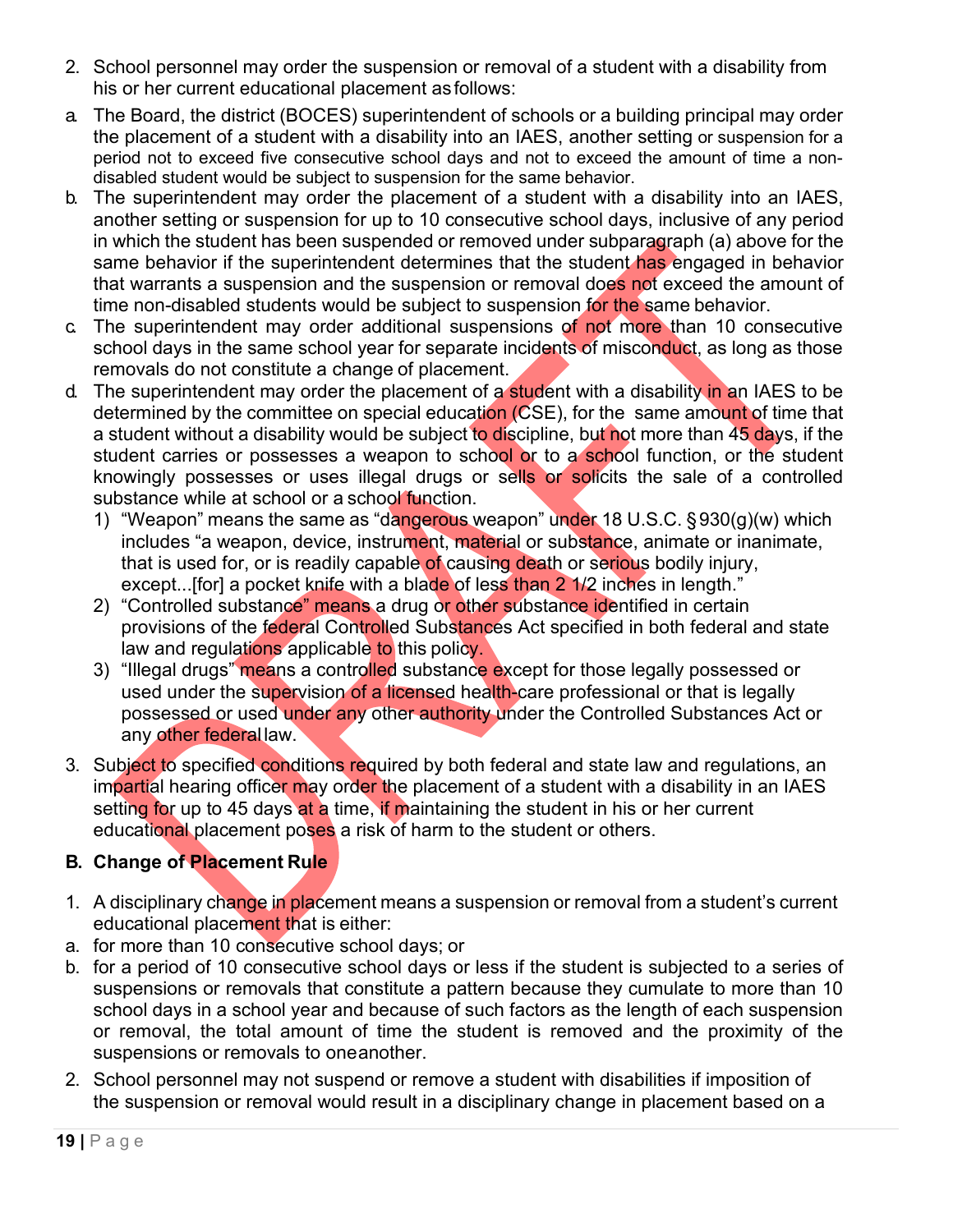pattern of suspension or removal.

However, the district may impose a suspension or removal, which would otherwise result in a disciplinary change in placement, based on a pattern of suspensions or removals if the CSE has determined that the behavior was not a manifestation of the student's disability, or the student is placed in an IAES for behavior involving weapons, illegal drugs or controlled substances.

#### **C. Special Rules Regarding the Suspension or Removal of Students with Disabilities**

- 1. The district's Committee on Special Education shall:
- a Conduct functional behavioral assessments to determine why a student engages in a particular behavior, and develop or review behavioral intervention plans whenever the district is first suspending or removing a student with a disability for more than 10 school days in a school year or imposing a suspension or removal that constitutes a disciplinary change in placement, including a change in placement to an IAES for misconduct involving weapons, illegal drugs or controlled substances.

If subsequently, a student with a disability who has a behavioral intervention plan and who has been suspended or removed from his or her current educational placement for more than 10 school days in a school year is subjected to a suspension or removal that does not constitute a disciplinary change in placement, the members of the CSE shall review the behavioral intervention plan and its implementation to determine if modifications are necessary.

If one or more members of the CSE believe that modifications are needed, the school district shall convene a meeting of the CSE to modify such plan and its implementation, to the extent the committee determines necessary.

- b. Conduct a manifestation determination review of the relationship between the student's disability and the behavior subject to disciplinary action whenever a decision is made to place a student in an IAES either for misconduct involving weapons, illegal drugs or controlled substances or because maintaining the student in his current educational setting poses a risk of harm to the student or others; or a decision is made to impose a suspension that constitutes a disciplinary change in placement.
- 2. The parents of a student who is facing disciplinary action, but who has not been determined to be eligible for services under IDEA and Article 89 at the time of misconduct, shall have the right to invoke applicable procedural safeguards set forth in federal and state law and regulations if, in accordance with federal and state statutory and regulatory criteria, the school district is deemed to have had knowledge that their child was a student with a disability before the behavior precipitating disciplinary action occurred. If the district is deemed to have had such knowledge, the student will be considered a student presumed to have a disability for discipline purposes.
- a. The superintendent, building principal or other school official imposing a suspension or removal shall be responsible for determining whether the student is a student presumed to have a disability.
- b. A student will not be considered a student presumed to have a disability for discipline purposes if, upon receipt of information supporting a claim that the district had knowledge the student was a student with a disability, the districteither:
	- 1) conducted an individual evaluation and determined that the student is not a student with a disability, or
	- 2) determined that an evaluation was not necessary and provided notice to the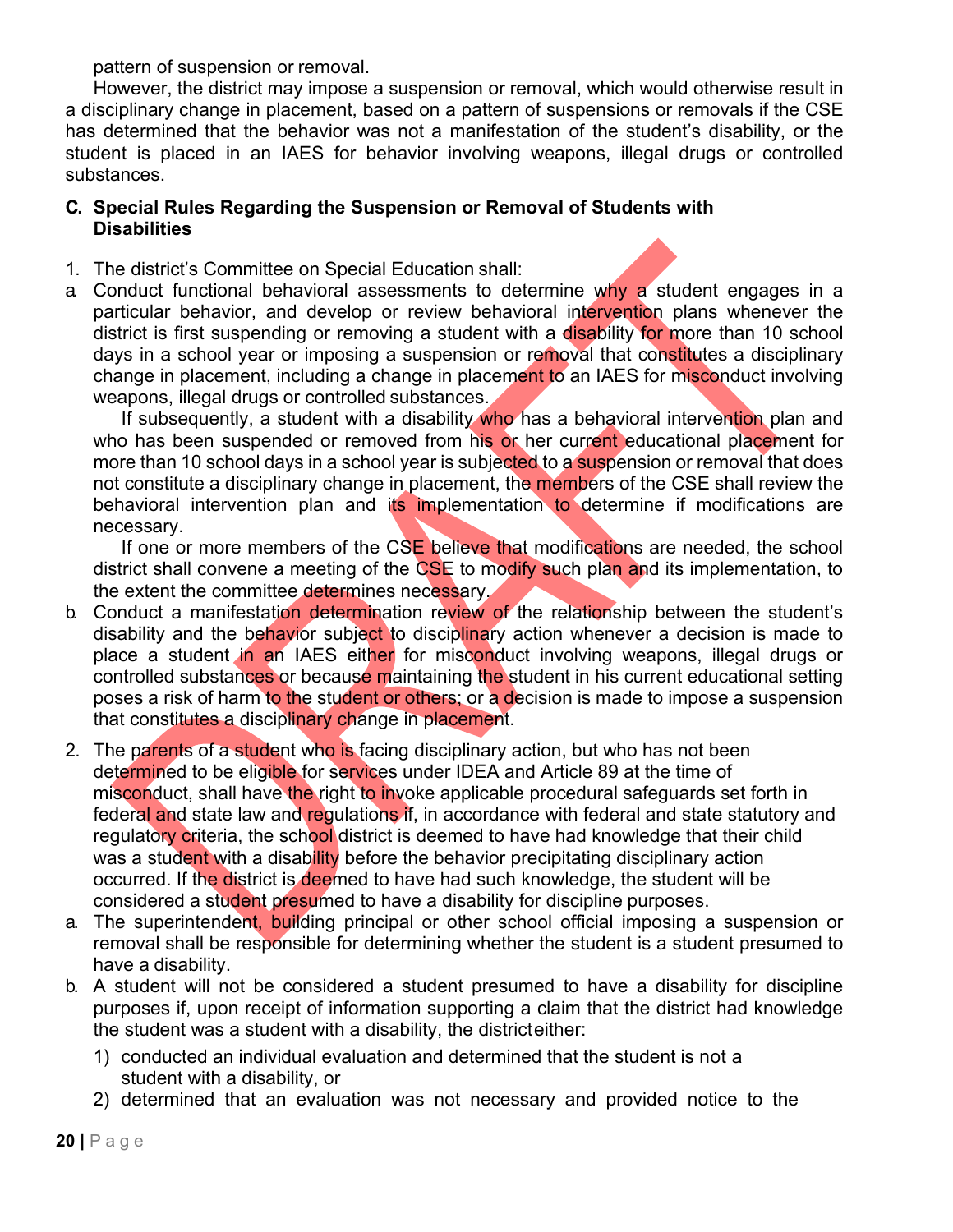parents of such determination, in the manner required by applicable law and regulations.

If there is no basis for knowledge that the student is a student with a disability prior to taking disciplinary measures against the student, the student may be subjected to the same disciplinary measures as any other non-disabled student who engaged in comparable behaviors.

However, if a request for an individual evaluation is made while such non-disabled student is subjected to a disciplinary removal, an expedited evaluation shall be conducted and completed in the manner prescribed by applicable federal and state law and regulations. Until the expedited evaluation is completed, the non-disabled student who is not a student presumed to have a disability for discipline purposes shall remain in the educational placement determined by the district, which can include suspension.

- 3. The district shall provide parents with notice of disciplinary removal no later than the date on which a decision is made to change the placement of a student with a disability to an IAES for either misconduct involving weapons, illegal drugs or controlled substances or because maintaining the student in his/her current educational setting poses a risk of harm to the student or others; or a decision is made to impose a suspension or removal that constitutes a disciplinary change in placement. The procedural safeguards notice prescribed by the Commissioner shall accompany the notice of disciplinary removal.
- 4. The parents of a student with disabilities subject to a suspension of five consecutive school days or less shall be provided with the same opportunity for an informal conference available to parents of non-disabled students under the EducationLaw.
- 5. Superintendent hearings on disciplinary charges against students with disabilities subject to a suspension of more than five school days shall be bifurcated into a guilt phase and a penalty phase in accordance with the procedures set forth in the Commissioner's regulations incorporated into this code.
- 6. The removal of a student with disabilities other than a suspension or placement in an IAES shall be conducted in accordance with the due process procedures applicable to such removals of non-disabled students, except that school personnel may not impose such removal for more than 10 consecutive days or for a period that would result in a disciplinary change in placement, unless the CSE has determined that the behavior is not a manifestation of the student's disability.
- 7. During any period of suspension or removal, including placement in an IAES, students with disabilities shall be provided services as required by the Commissioner's regulations incorporated into this code.

# **D. Expedited Due Process Hearings**

- 1. An expedited due process hearing shall be conducted in the manner specified by the Commissioner's regulations incorporated into this code, if:
- a The district requests such a hearing to obtain an order of an impartial hearing officer placing a student with a disability in an IAES where school personnel maintain that it is dangerous for the student to be in his or her current educational placement, or during the pendency of due process hearings where school personnel maintain that it is dangerous for the student to be in his or her current educational placement during such proceedings.
- b. The parent requests such a hearing from a determination that the student's behavior was not a manifestation of the student's disability, or relating to any decision regarding placement, including but not limited to any decision to place the student in an IAES.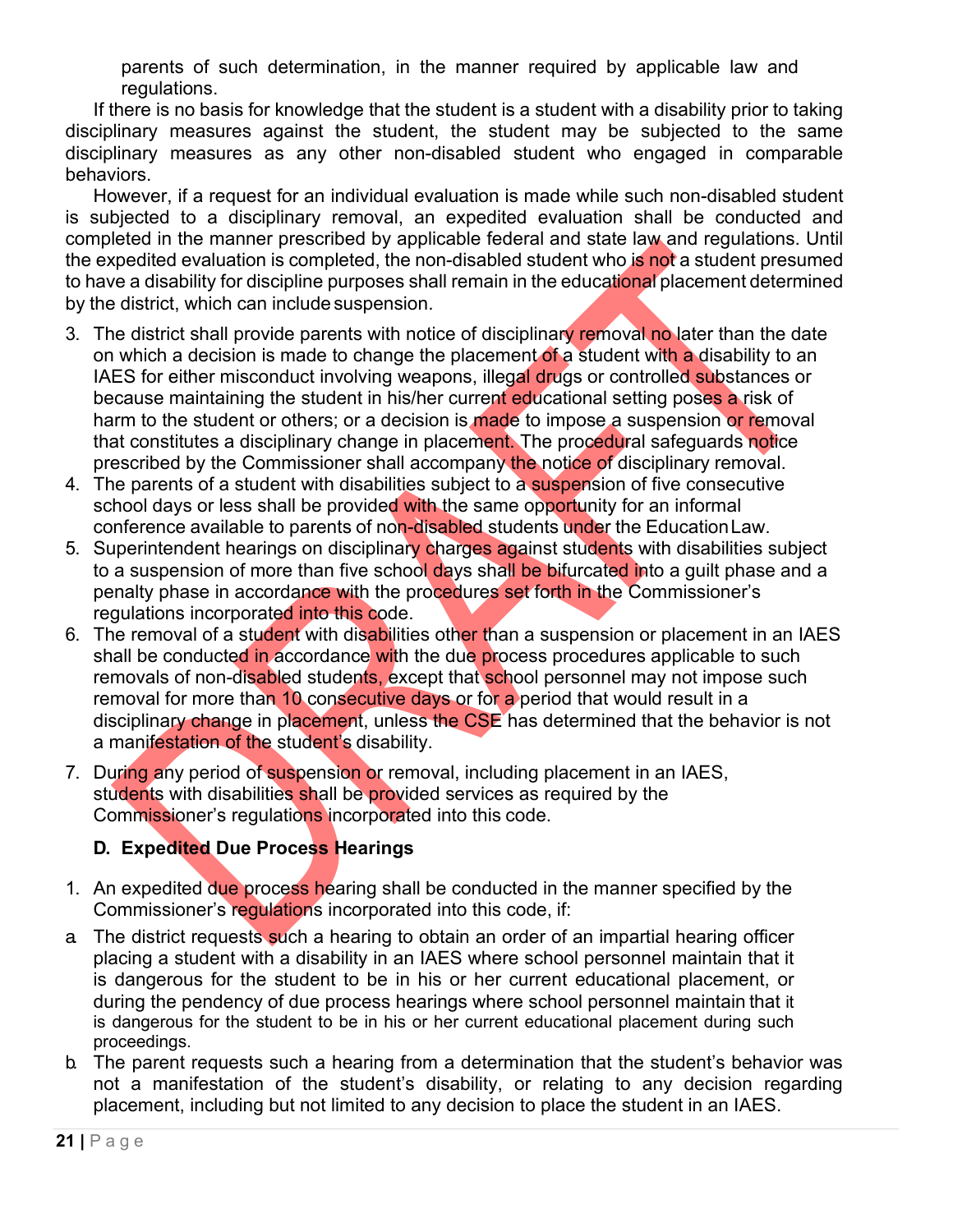- 1) During the pendency of an expedited due process hearing or appeal regarding the placement of a student in an IAES for behavior involving weapons, illegal drugs or controlled substances, or on grounds of dangerousness, or regarding a determination that the behavior is not a manifestation of the student's disability for a student who has been placed in an IAES, the student shall remain in the IAES pending the decision of the impartial hearing officer or until expiration of the IAES placement, whichever occurs first, unless the parents and the district agree otherwise.
- 2) If school personnel propose to change the student's placement after expiration of an IAES placement, during the pendency of any proceeding to challenge the proposed change in placement, the student shall remain in the placement prior to removal to the IAES, except where the student is again placed in anIAES.
- 2. An expedited due process hearing shall be completed within 15 business days of receipt of the request for a hearing. Although the impartial hearing officer may grant specific extensions of such time period, he or she must mail a written decision to the district and the parents within five business days after the last hearing date, and in no event later than 45 calendar days after receipt of the request for a hearing, without exceptions or extensions.

# **E. Referral to law enforcement and judicial authorities**

In accordance with the provisions of IDEA and its implementing regulations:

- 1. The district will report a crime committed by a child with a disability to appropriate authorities, and such action will not constitute a change of the student's placement.
- 2. The superintendent shall ensure that copies of the special education and disciplinary records of a student with disabilities are transmitted for consideration to the appropriate authorities to whom a crime is reported.

## **XI. Physical Intervention**

New York State Law states situations where alternative procedures and methods have been unsuccessful when the use of reasonable therapeutic physical intervention would not be considered corporal punishment. These circumstances include to:

- 1. Protect oneself, another student, teacher or any person from physical injury.
- 2. Protect the property of the school or others.
- 3. Restrain or remove a student whose behavior interferes with the orderly exercise and performance of school district functions, powers and duties, if that student has refused to refrain from further disruptive acts or to leave the area when directed to do so.

Corporal punishment is any act of physical force upon a student for the purpose of punishing that student. Corporal punishment of any student by any district employee is strictly forbidden. The district will file all complaints about the use of corporal punishment with the Commissioner of Education in accordance with Commissioner's regulations.

## **XII. Student Searches and Interrogations**

The Clyde-Savannah Board of Education is committed to ensuring an atmosphere on school property and at school functions that is safe and orderly. To achieve this kind of environment, any school official authorized to impose a disciplinary penalty on a student may question a student about an alleged violation of law or the district code of conduct. Students are not entitled to any sort of "Miranda"-type warning before being questioned by school officials, nor are school officials required to contact a student's parent before questioning the student. However, school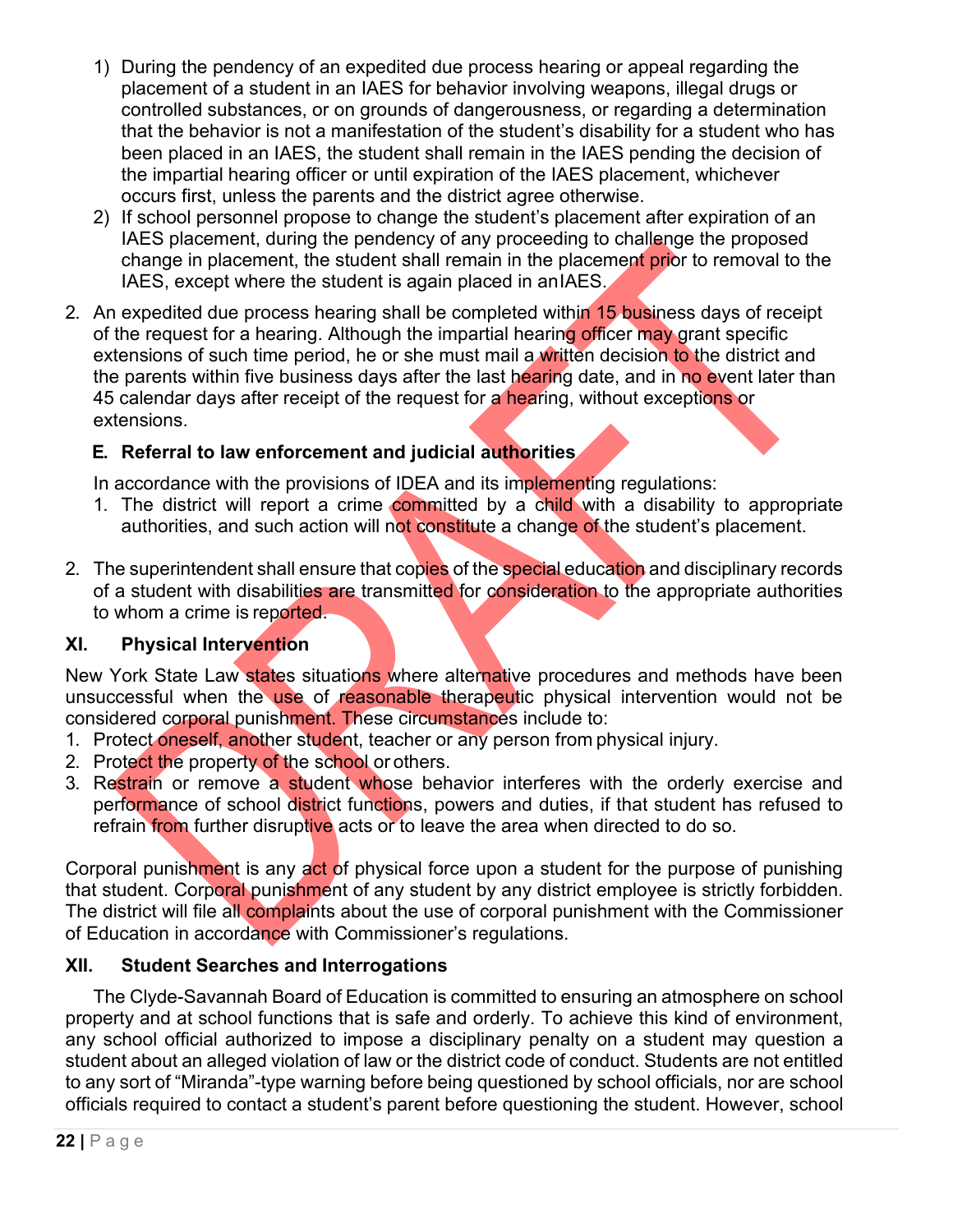officials will tell all students why they are being questioned.

In addition, the Board authorizes the superintendent, building principals, the school nurse and district security officials to conduct searches of students and their belongings if the authorized school official has reasonable suspicion to believe that the search will result in evidence that the student violated the law or the district code of conduct.

An authorized school official may conduct a search of a student's belongings that is minimally intrusive, such as touching the outside of a book bag, without reasonable suspicion, so long as the school official has a legitimate reason for the very limited search.

An authorized school official may search a student or the student's belongings based upon information received from a reliable informant. Individuals, other than the district employees, will be considered reliable informants if they have previously supplied information that was accurate and verified, or they make an admission against their own interest, or they provide the same information that is received independently from other sources, or they appear to be credible and the information they are communicating relates to an immediate threat to safety. District employees will be considered reliable informants unless they are known to have previously supplied information that they knew was not accurate.

Before searching a student or the student's belongings, the authorized school official should attempt to get the student to admit that he or she possesses physical evidence that they violated the law or the district code, or get the student to voluntarily consent to the search. Searches will be limited to the extent necessary to locate the evidence sought.

Whenever practicable, searches will be conducted in the privacy of administrative offices and students will be present when their possessions are being searched.

#### **A. Student Lockers, Desks and other School Storage Places**

The rules in this code of conduct regarding searches of students and their belongings do not apply to student lockers, desks and other school storage places. Students have no reasonable expectation of privacy with respect to these places and school officials retain complete control over them. This means that student lockers, desks and other school storage places may be subject to search at any time by school officials, without prior notice to students and without their consent.

#### **B. Strip Searches**

A strip search is a search that requires a student to remove any or all of his or her clothing, other than an outer coat or jacket. If an authorized school official believes it is necessary to conduct a strip search of a student, the school official may do so only if the search is authorized in advance by the superintendent or the school attorney. The only exception to this rule requiring advanced authorization is when the school official believes there is an emergency situation that could threaten the safety of the student or others.

Strip searches may only be conducted by an authorized school official of the same sex as the student being searched and in the presence of another district professional employee who is also of the same sex as the student.

In every case, the school official conducting a strip search must have probable cause – not simply reasonable cause – to believe the student is concealing evidence of a violation of law or the district code. In addition, before conducting a strip search, the school official must consider the nature of the alleged violation, the student's age, the student's record and the need for such a search.

School officials will attempt to notify the student's parent by telephone before conducting a strip search or in writing after the fact if the parent could not be reached by telephone.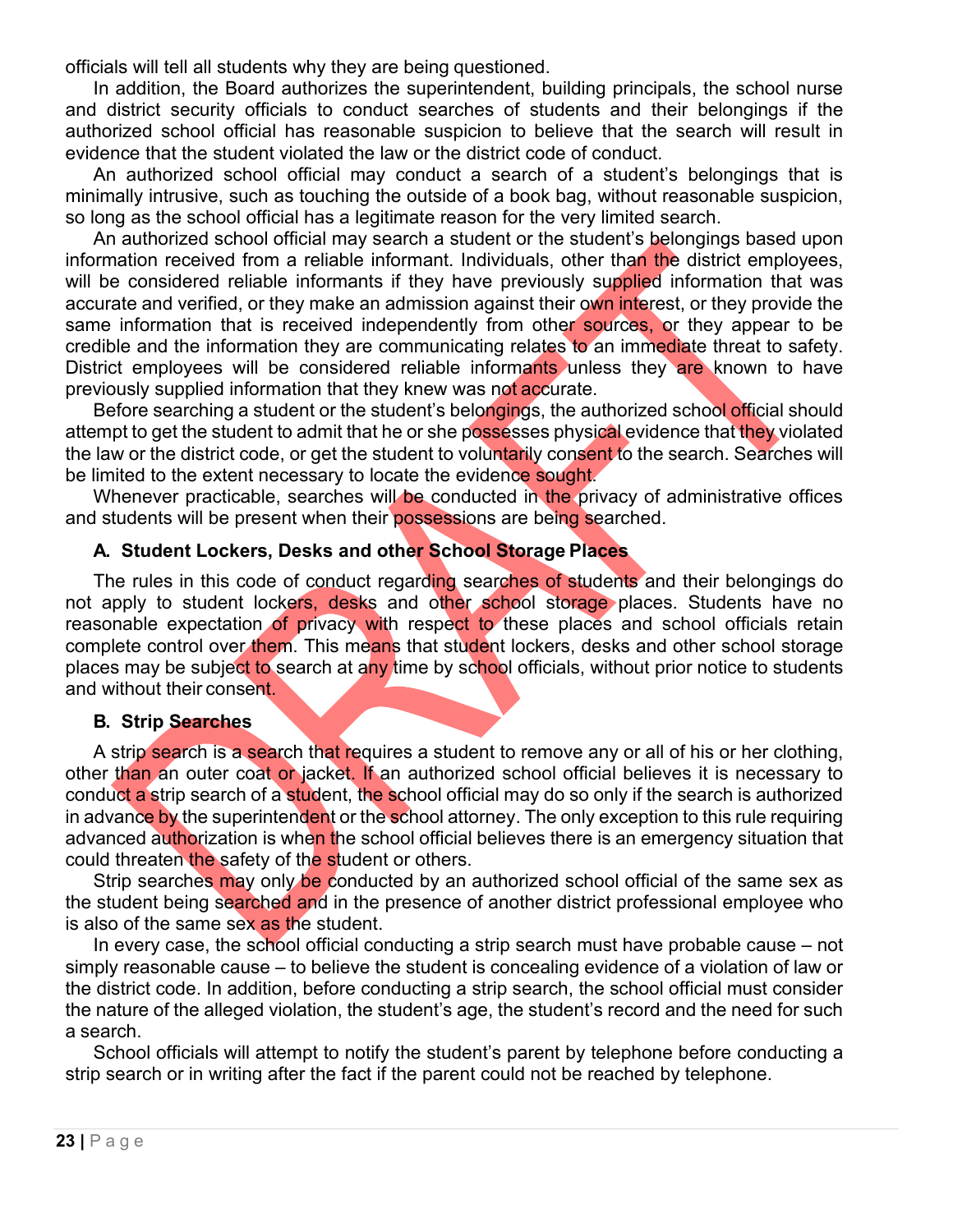## **C. Documentation of Searches**

The authorized school official conducting the search shall be responsible for promptly recording the following information about each search:

- 1. Name, age and grade of student searched.
- 2. Reasons for the search.
- 3. Name of any informant(s).
- 4. Purpose of search (that is, what item(s) were being sought).
- 5. Type and scope of search.
- 6. Person conducting search and his or her title andposition.
- 7. Witnesses, if any, to the search.
- 8. Time and location of search.
- 9. Results of search (that is, what items(s) were found).
- 10. Disposition of items found.
- 11. Time, manner and results of parental notification.

The building principal or the principal's designee shall be responsible for the custody, control and disposition of any illegal or dangerous item taken from a student. The principal or his or her designee shall clearly label each item taken from the student and retain control of the item(s), until the item(s) is turned over to the police. The principal or his or her designee shall be responsible for personally delivering dangerous or illegal items to police authorities.

## **D. Police Involvement in Searches and Interrogations of Students**

Clyde-Savannah Central School District officials are committed to cooperating with police officials and other law enforcement authorities to maintain a safe school environment. Police officials, however, have limited authority to interview or search students in schools or at school functions, or to use school facilities in connection with police work. Police officials may enter school property or a school function to question or search a student or to conduct a formal investigation involving students only if they have:

- 1. A search or an arrest warrant; or
- 2. Probable cause to believe a crime has been committed on school property or at a school function; or
- 3. Been invited by school officials.

Students who are questioned by police officials on school property or at a school function will be afforded the same rights they have outside the school. This means:

- 1. They must be informed of their legal rights.
- 2. They may remain silent if they so desire.
- 3. They may request the presence of an attorney.

# **E. Child Protective Services Investigations**

Consistent with the district's commitment to keep students safe from harm and the obligation of school officials to report to child protective services when they have reasonable cause to suspect that a student has been abused or maltreated, the Clyde Savannah Central School District will cooperate with local child protective services workers who wish to conduct interviews of students on school property relating to allegations of suspected child abuse, and/or neglect, or custody investigations.

All requests by child protective services to interview a student on school property shall be made directly to a building principal or his or her designee. The principal or his or her designee shall set the time and place of the interview. School official or designated school personnel must be present during the interview. If the nature of the allegations is such that it may be necessary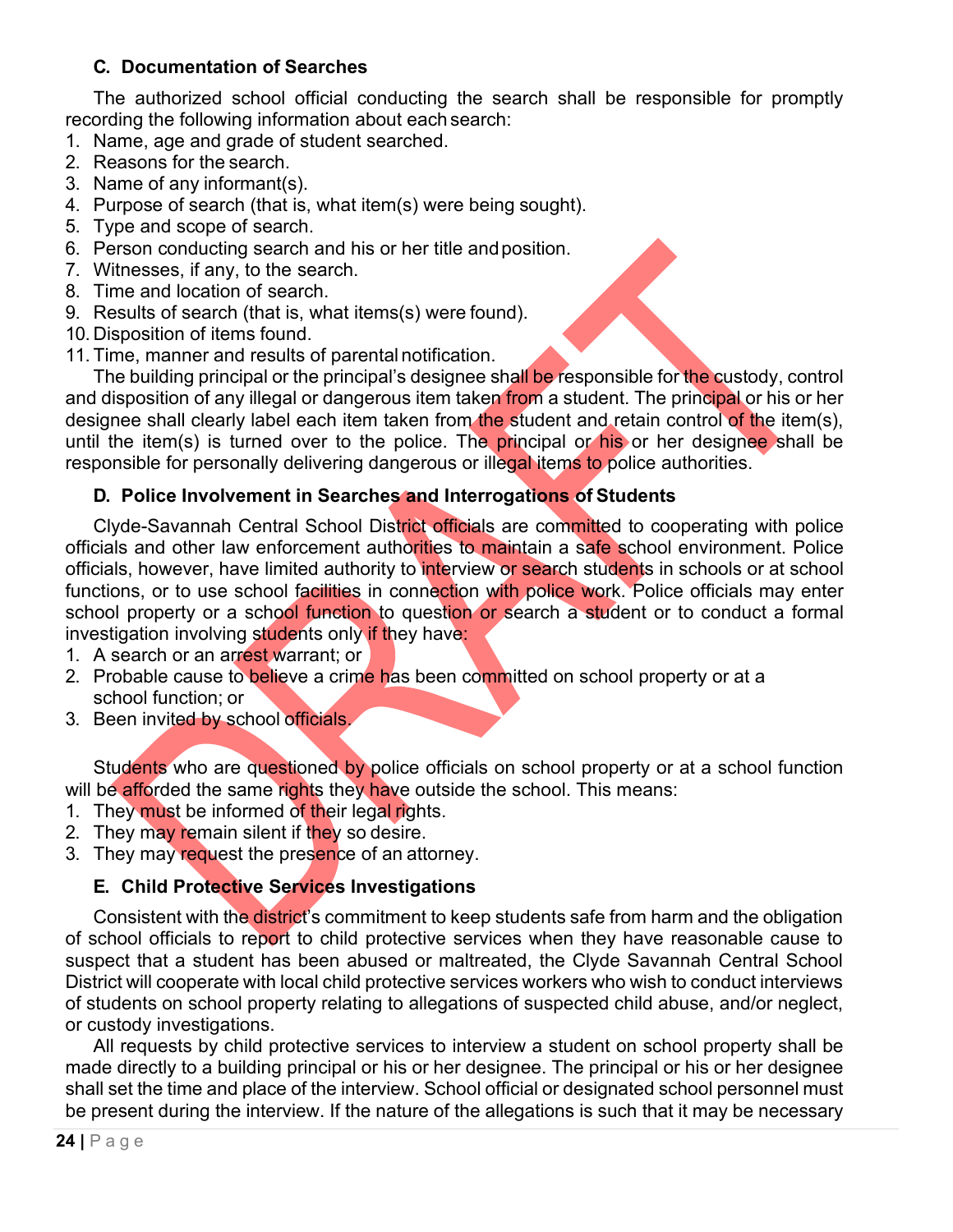for the student to remove any of his or her clothing in order for the child protective services worker to verify the allegations, the school nurse or other district medical personnel must be present during that portion of the interview. No student may be required to remove his or her clothing in front of a child protective services worker or school district official of the oppositesex.

A child protective services worker may not remove a student from school property without a court order, unless the worker reasonably believes that the student would be subject to danger of abuse if he or she were not removed from school before a court order can reasonably be obtained. If the worker believes the student would be subject to danger of abuse, the worker may remove the student without a court order and without the parent's consent.

## **XIII. Visitors to the Schools**

The Clyde-Savannah Board of Education encourages parents and other district citizens to visit the district's schools and classrooms to observe the work of students, teachers and other staff. Since schools are a place of work and learning, however, certain limits must be set for such visits. The building principal or his or her designee is responsible for all persons in the building and on the grounds. For these reasons, the following rules apply to visitors to the schools:

- 1. Anyone who is not a regular staff member or student of the school will be considered a visitor.
- 2. All visitors to the Clyde-Savannah Elementary and the Middle/High School must report to the single point of entry. All visitors must report their attendance at the counter located at the single point of entry. There they will be required to sign the visitor's register and will be issued a visitor's identification badge, which must be worn at all times while in the school or on school grounds. Visitors must return the identification badge to the attendance desk before leaving thebuilding.
- 3. Visitors attending school functions that are open to the public, such as parent- teacher organization meetings or public gatherings, are not required toregister.
- 4. Parents or citizens who wish to observe a classroom while school is in session are required to arrange such visits in advance with the building principal so that class disruption is kept to a minimum.
- 5. Teachers are expected not to take class time to discuss individual matters with visitors.
- 6. Any unauthorized person on school property will be reported to the principal or his or her designee. Unauthorized persons will be asked to leave. The police may be called if the situation warrants.
- 7. All visitors are expected to abide by the rules for public conduct on school property contained in this code of conduct.

## **XIV. Public Conduct on School Property**

The Clyde-Savannah Central School District is committed to providing an orderly, respectful environment that is conducive to learning. To create and maintain this kind of an environment, it is necessary to regulate public conduct on school property and at school functions. For purposes of this section of the code, "public" shall mean all persons when on school property or attending a school function including students, teachers and district personnel.

The restrictions on public conduct on school property and at school functions contained in this code are not intended to limit freedom of speech or peaceful assembly. The district recognizes that free inquiry and free expression are indispensable to the objectives of the district. The purpose of this code is to maintain public order and prevent abuse of the rights of others.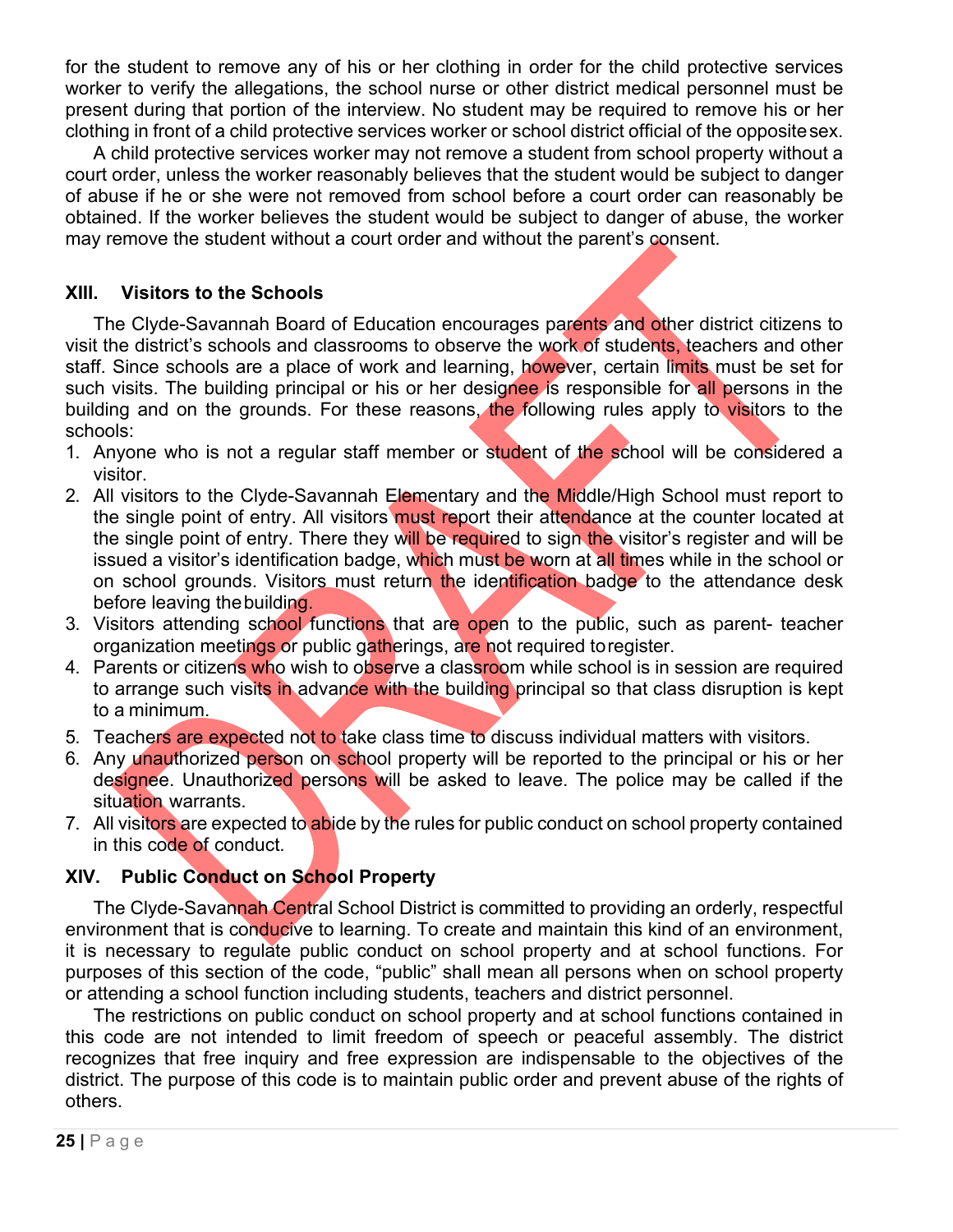All persons on school property or attending a school function shall conduct themselves in a respectful and orderly manner. In addition, all persons on school property or attending a school function are expected to be properly attired for the purpose they are on school property.

## **A. Prohibited Conduct**

No person, either alone or with others, shall:

- 1. Intentionally injure any person or threaten to do so.
- 2. Threatening behavior of any kind.
- 3. Intentionally damage or destroy school district property including graffiti or arson or the personal property of a teacher, administrator, other district employee or any person lawfully on school property
- 4. Disrupt the orderly conduct of classes, school programs or other school activities.
- 5. Distribute or wear materials on school grounds or at school functions that are obscene, advocate illegal action, appear libelous, obstruct the rights of others, or are disruptive to the school program.
- 6. Intimidate, harass or discriminate against any person on the basis of race, color, creed, national origin, religion, age, gender, sexual orientation or disability.
- 7. Intimidate, harass, discriminate, or sexually intimidate against another person verbally or physically through social media and/or online digital platforms.
- 8. Enter any portion of the school premises without authorization or remain in any building or facility after it is normally closed.
- 9. Obstruct the free movement of any person in any place to which this code applies.
- 10. Violate the traffic laws, parking regulations or other restrictions on vehicles;
- 11. Possess, consume, use, sell, distribute or exchange of cigarettes (includes electronic cigarettes, VAPE, JUUL's, cigar, pipe, chew/smokeless tobacco/nicotine), alcoholic beverages, narcotics, drugs, inhalant, controlled substances, or be under the influence of either on school property or at a school function. Includes look alike drugs and any substances referred to as "Designer Drugs".
- 12. Possess or use weapons in or on school property or at a school function, except in the case of law enforcement officers or except as specifically authorized by the school district.
- 13. Loiter on or about school property.
- 14. Gamble on school property or at school functions.
- 15. Refuse to comply with any reasonable order of identifiable school district officials performing their duties.
- 16. Willfully incite others to commit any of the acts prohibited by thiscode.
- 17. Violate any federal or state statute, local ordinance or board policy while on school property or while at a school function.
- 18. Record/Photograph/Audio any student without their knowledge or permission
- 19. Intentionally steal school district property or the personal property of a teacher, administrator, other district employee or any person lawfully on school property
- 20. Engage in sexual behaviors on campus or at a district-sanctioned event, such as an athletic activity
- 21.Commit gross academic dishonesty
- 22.Student use of personal electronic communication devices is prohibited during instructional periods. No student may display a personal device during an instructional period or have sound come from such a device which may interfere with teaching and learning. (Please review Board Policy #7316)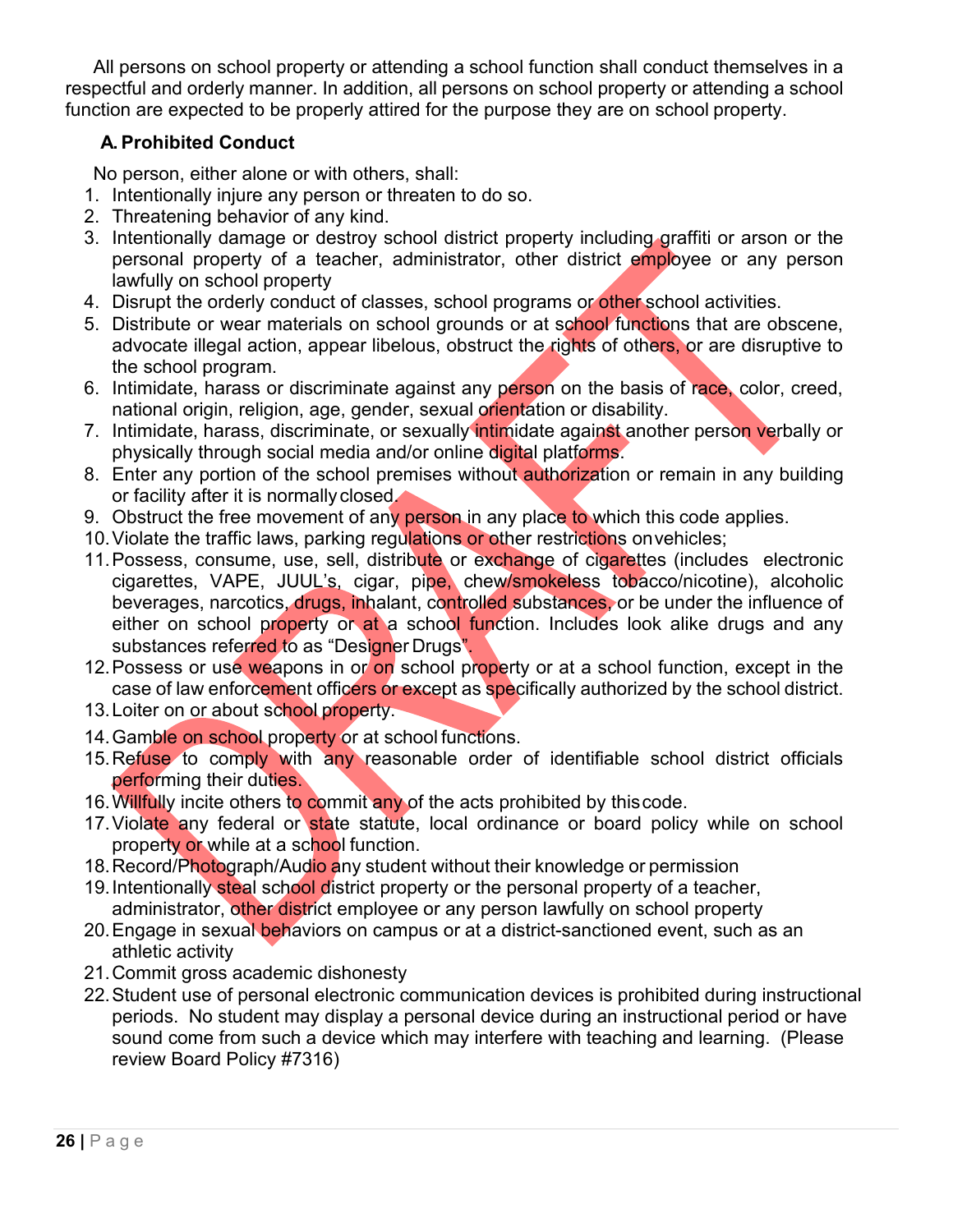# **B. Penalties**

Persons who violate this code shall be subject to the following penalties:

- 1. Visitors. Their authorization, if any, to remain on school grounds or at the school function shall be withdrawn and they shall be directed to leave the premises. If they refuse to leave, they shall be subject to ejection.
- 2. Students. They shall be subject to disciplinary action as the facts may warrant, in accordance with the due process requirements.
- 3. Tenured faculty members. They shall be subject to disciplinary action as the facts may warrant in accordance with Education Law §3020-a or any other legal rights that they may have.
- 4. Staff members in the classified service of the civil service entitled to the protection of Civil Service Law §75. They shall be subject to immediate ejection and to disciplinary action as the facts may warrant in accordance with Civil Service Law \$75 or any other legal rights that they mayhave.
- 5. Staff members other than those described in subdivisions 4 and 5. They shall be subject to warning, reprimand, suspension or dismissal as the facts may warrant in accordance with any legal rights they may have.

# **C. Enforcement**

The building principal or his or her designee shall be responsible for enforcing the conduct required by this code.

When the building principal or his or her designee sees an individual engaged in prohibited conduct, which in his or her judgment does not pose any immediate threat of injury to persons or property, the principal or his or her designee shall tell the individual that the conduct is prohibited and attempt to persuade the individual to stop. The principal or his or her designee shall also warn the individual of the consequences for failing to stop. If the person refuses to stop engaging in the prohibited conduct, or if the person's conduct poses an immediate threat of injury to persons or property, the principal or his or her designee shall have the individual removed immediately from school property or the school function. If necessary, local law enforcement authorities will be contacted to assist in removing the person.

The Clyde-Savannah Central School District shall initiate disciplinary action against any student or staff member, as appropriate, with the "Penalties" section above. In addition, the district reserves its right to pursue a civil or criminal legal action against any person violating the code.

# **XV. Dissemination andReview**

## **A. Dissemination of Code of Conduct**

The Clyde-Savannah Board of Education will work to ensure that the community is aware of this code of conduct by:

- 1. Provide access to the Code of Conduct to all students/families/staff at the beginning of each school year.
- 2. Providing all new employees with a copy of the current code of conduct when they are first hired.
- 3. Making copies of the code available for review by students, parents and other community members.

The Board will sponsor an in-service education program for all district staff members to